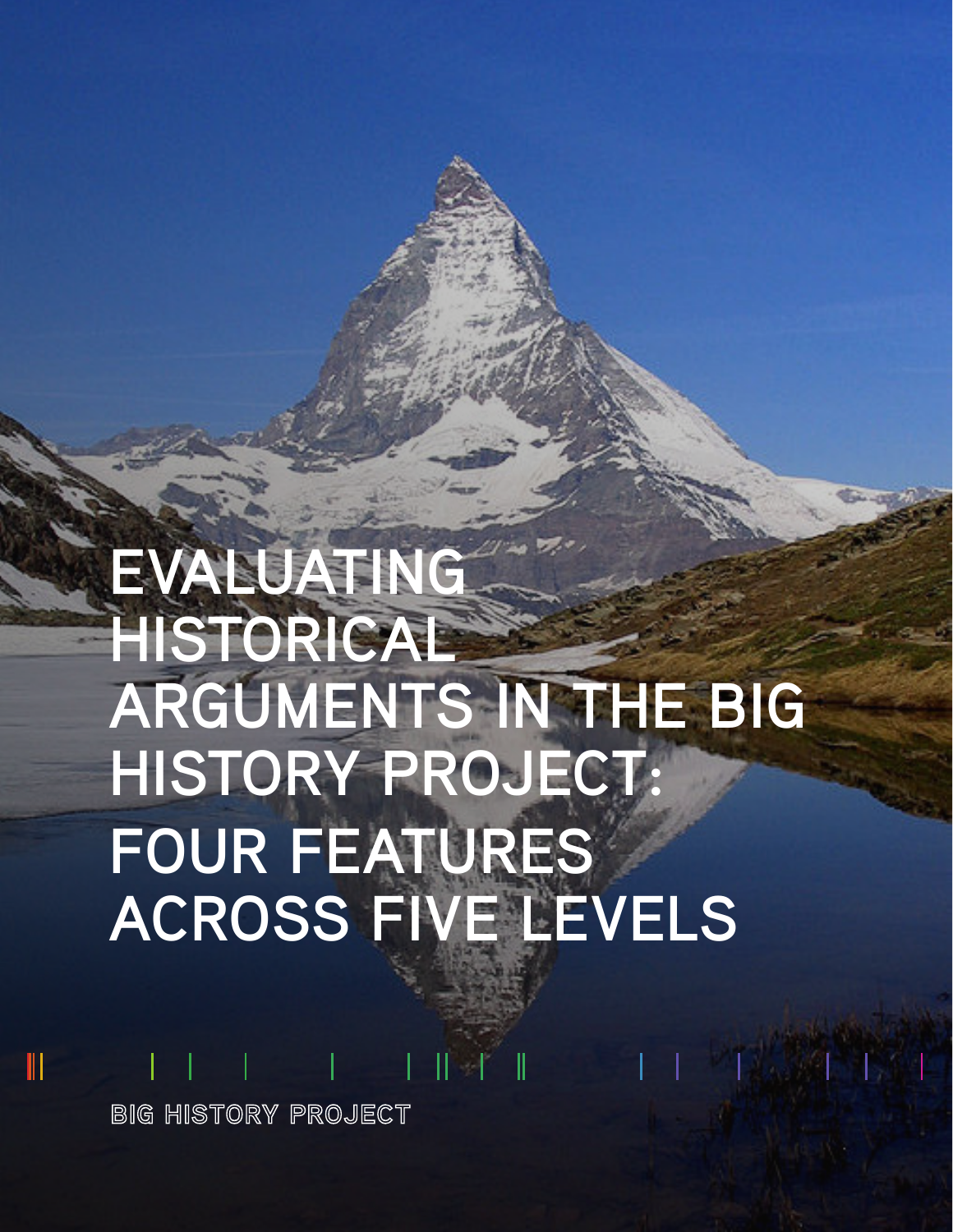BIG HISTORY PROJECT

## EVALUATING HISTORICAL ARGUMENTS IN THE BIG HISTORY PROJECT

## Table of Contents

 $\parallel$ 

 $\begin{array}{c} \hline \end{array}$  $\mathbf{I}$ 

| What makes a strong argument?                                  |  |
|----------------------------------------------------------------|--|
| What are the features of a strong BHP argument?                |  |
| How does BHP determine level for each feature of the argument? |  |
| What does student writing look like at each level?             |  |
| Investigations                                                 |  |

2

 $\mathbf{H} \times \mathbf{R}$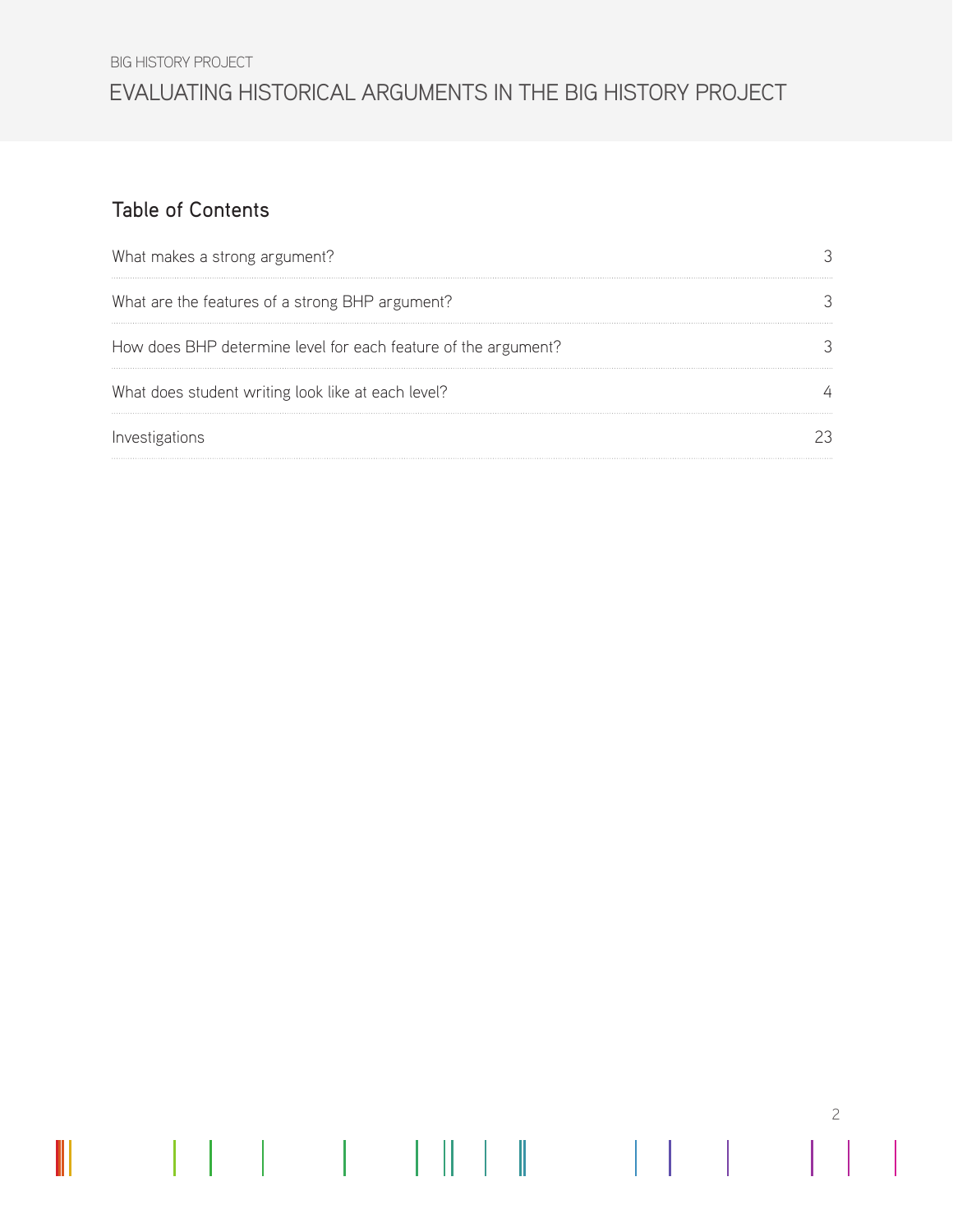## What makes a strong argument?

The philosopher and logician Stephen Toulmin identified three elements of a persuasive argument: claim, grounds, and warrant. A claim, Toulmin argued, was simply something you want someone else to accept. It could be a statement you want them to think is true or at least is plausible or an act you think they should do. Of course, making a claim is no guarantee that another will accept it or even trust it. So, Toulmin held that claims need grounds to persuade the person. This is the evidence on which the claim is based or tested. However, merely offering the grounds for why a claim is held might not convince another of the validity of the claim. Thus, Toulmin held that you had to show how the data or evidence connects to the claim. Calling this a warrant, essentially Toulmin was saying we need to explain why the evidence means your claim should be trusted.

Interestingly, Toulmin claimed that each discipline might have different means of grounding and making warrants for their claims, in part connected to the discipline's problems, methods, and concepts. That is, both historians and mathematicians make arguments and offer proof, but proving a theorem in geometry looks quite different from proving a cause in history.

## What are the features of a strong BHP argument?

Though we don't use the words *grounds* or *warrant*, the BHP adopted this idea of argument, making it a central component of the critical thinking in the course. Early on in the course, we introduce the idea of claims, substituting the concept of *claim testers* for Toulmin's concept of an argument's *grounds*.

In crafting the 10 investigations and the rubric to assess the students' thinking, we built on this classical definition of argument, breaking it down for analytical purposes into four characteristics. Our graders look for these key attributes in evaluating the student papers.

- **1. Structure of the argument**: Looking at the clarity of the paper's position on the issue, how the paper used supporting claims to reason toward a conclusion.
- **2. Support for the claims**: Looking for the ways the paper supported the various claims and used the available documents as grounds and warrant/reason for the claims.
- **3. Application of relevant concepts**: Looking to see how the paper went beyond the documents given to anchor the argument in relevant foundational concepts, such as collective learning or claim testing; or core concepts, such as evolution, or modern age.
- **4. Use of appropriate mechanics**: Looking for ways the paper used appropriate mechanics for academic writing.

## How does BHP determine level for each feature of the argument?

We used the progressions articulated in the Common Core Literacy Writing Standards (history, social studies, science, and technical subjects) to frame writing levels from below fifth-grade level through college ready. This has formed the rubric we use to assess student papers along the four features of making an argument.

II.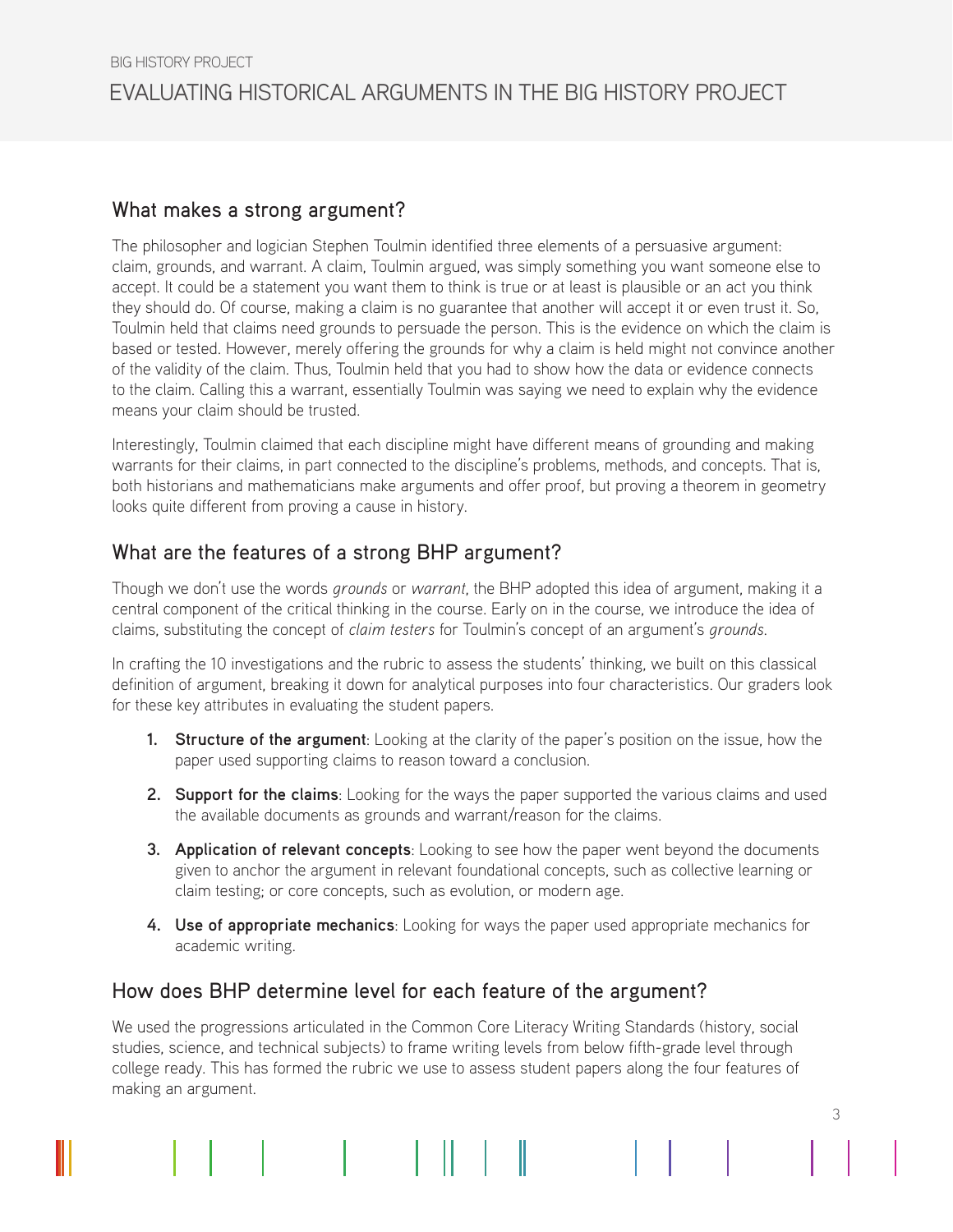## What does student writing look like at each level?

To help, we use the attached the rubric to guide our assessment of the papers, and a few samples drawn from students' writing on the Unit 9 Investigation to show some of our thinking.

## Reasoning and structure of the argument (exceptional)

Many historians identified the printing press as the gateway to the collective advancements by humankind that played an important role in creating the Modern Revolution. The printing press with its movable type made convenient the distribution of information to far reaches of globe, making it possible for the human population to become a large, interconnected unit. This was a start but it was new sources of energy in fossil fuels that really accelerated the changes to make the Modern Revolution. Where has the Modern Revolution with the fast change and connections taken humanity? While some may believe that the acceleration of change and interconnection of humans has brought nothing but trouble, I think there has actually been more positive than negative as a result of the Modern Revolution, including rapid healthier and more educated population growth, technologies that make life easier and are more accessible, and the establishment of stable governments in multiple nations. The overall increase in collective learning is the major force for these positive outcomes.

An obvious positive of the Modern Revolution has been how much longer people live, and this includes both infants and elderly. An indication of this is the exponentially growing human population. In 1796, Edward Jenner created the first successful vaccine to fight smallpox as shown in Text 5 from the Big History Project (BHP). Four years, later in 1800, the human population reached 960,000,000 (about one billion) for a growth of about 1/3rd over the century. In the next century from 1800 to 1900, the population almost doubled showing a possible connection between this invention or discovery and population growth (Lee, *Journal of Economic Perspective*, BHP Text 1). It is not by sheer coincidence that the world population skyrocketed shortly after the development of a smallpox vaccine. This singular advancement in medicine set the stage for quick population growth, and later improvements in vaccines eventually eliminated most of the diseases that prevented this. Also, an ever-increasing census directly resulted in the population of most urban areas. The percentage of humans living in urban areas was about 33.6% in 1950, 39.4% in 1980, and 51.6% now (*World Urbanization Prospects* Text 2). In 2050, it is believed the percentage will be 67.2%, about double that of 1950 *World Urbanization Prospects*, Text 2). I think that more people were populating these urban areas in hopes of a better education, healthcare, better job, and ultimately a better standard of living, made available by the Modern Revolution. Since these urban areas had to provide the basic necessities for its citizens, they were ideal for the containing and sustaining a growing population.

Another positive feature, switching gears a little bit, has been the increase in percentage of people who can read words and the amazing inventions that shook the world between 1800 and the present. Both the increase in literacy and the inventions have combined to make life easy and more convenient for more people. The increase in literacy rates over the last 200 years has been amazing. According to the 2006 United Nations report called *Education for All* about 80 percent of humans can read and write, totally about 5.1 billion people who can share in collective learning through the written word. This completely blows the 120 million people or about 10% of the world's population right out of the water (U.N. *Education for All*). Considering that basic reading and writing skills are essential for communication, one could easily make the application to the modern world. After all, this essay would not exist without writing and your ability to read it! Furthermore, many of the inventions that came about in the last 200 years have depended upon literacy and enhanced the spread of methods of communicating information. For example, the invention of the computer in 1948 led to the Internet in 1969 and E-mail in 1971 as depended on literacy (BHP Text 4). Now these inventions also added more good than bad to human life since information that used to take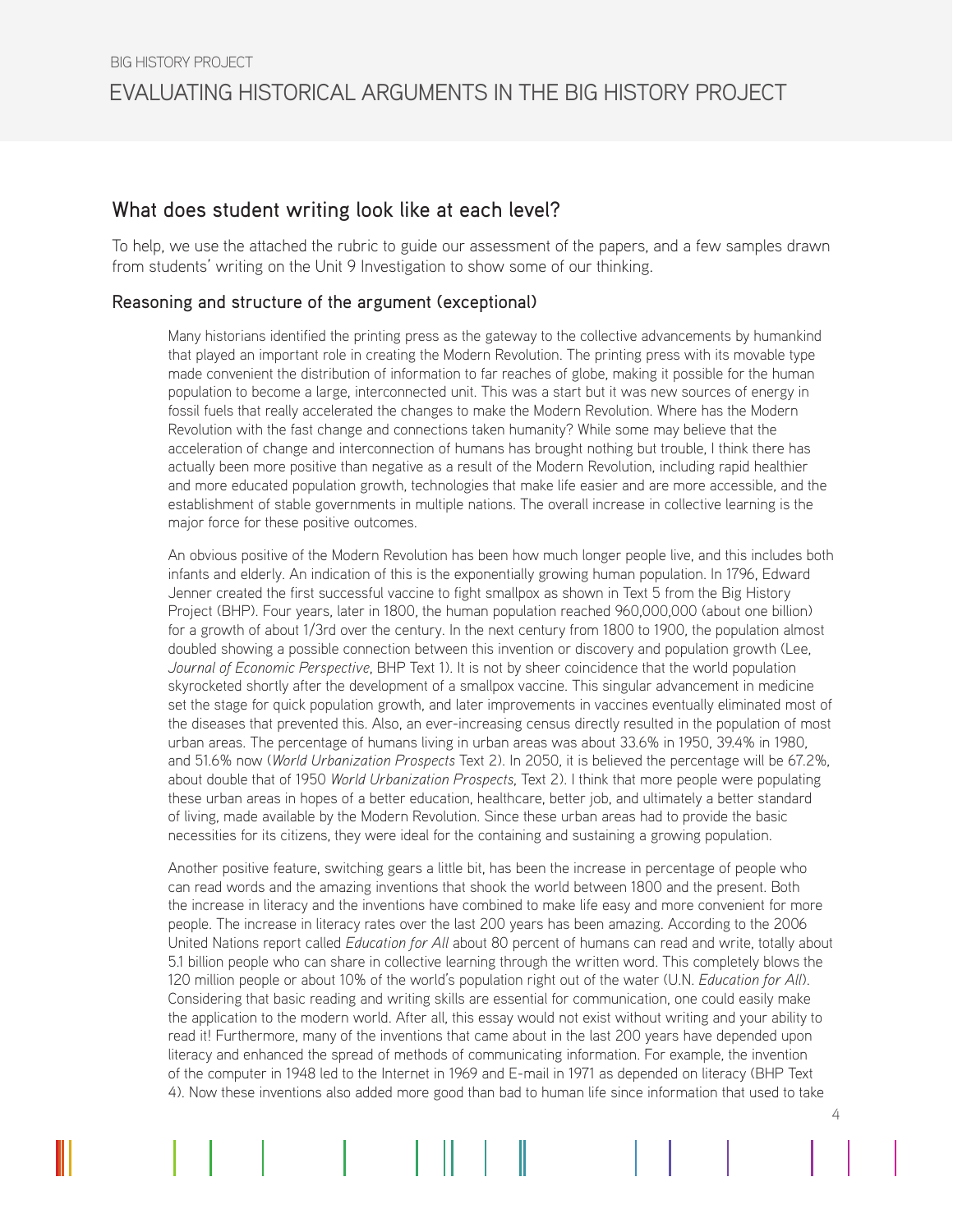## <span id="page-4-0"></span>EVALUATING HISTORICAL ARGUMENTS IN THE BIG HISTORY PROJECT BIG HISTORY PROJECT

humans weeks, months, or even years to share happens now in the blink of an eye. Looking over the list of inventions in BHP Text 4, which does not have any other source information you get a glimpse of the changes to the way human beings lived has changed for the better in big and small ways: canned food, antiseptics, elevator, traffic light, paper clip, zipper, television, satellites, in-vitro fertilization and the iPad. Each of these has had a positive impact on way most of the people in the world live (BHP Text 4).

However, there comes a price with the advancement of human society and some not so positive changes. The nations of today's world continue to settle their differences through acts of war made worse because of the powerful weapons achieved through years of invention and collective learning. Looking again at the list in BHP Text 4 we also see airplane and helicopter both used in war to drop bigger bombs. The Modern Revolution has also let to the creation of the revolver, dynamite, machine gun, guided missile and atomic bomb (Text 4). The cost in innocent lives has been enormous. Many innocent lives in fact are not only caused by wars between countries by by murders by governments. Between 1900-1989 there were 169,202,000 people killed by their government or through genocide, which was about three percent of the human population as of 1989 (*Encyclopedia of Genocide*, pg. 24, BHP Text 7). A three percent loss of the total human population is a ridiculous amount to pay for the price of human acceleration, therein lying its negative impact on humankind. And the literacy rates, while good, might cover up the fact that there are more people today who are not literate in 2000 than in 1850 and there are still more girls who are not educated than men (U.N. *Education for All*, BHP Text 3). And the vaccines that are so important are not widely available to everyone since about 1.5 million children die from lack of vaccines according to the World Health Organization (BHP Text 5). Also Carbon Dioxide levels have increased sharply according to John Cook in *Skeptical Science* (BHP Text 8). This could because of burning fossil fuels. On the other hand, the number of democracies grew during the Modern Revolution. Most of the countries in the world are democracies according to Charles Boix (*Policy Review*, BHP Text 6). It has been estimated that about 100 democracies existed in 2000, about double the amount from 1989 (Boix, BHP Text 6). This shows how the spreading of ideas due to acceleration make more nations across the globe democratic, allowing them the right to declare these wars. Of course, this is within reason.

To conclude, there were some not so positive things that happened in the Modern Revolution, but for the most part it has been better for humanity because of population growth, an increase in educated populations, technologies that assist in the communication of knowledge, inventions that cure diseases and make life better for most people, and the spread of democratic governments to multiple nations. Advancements in medicines and population of urban areas sets the stage for rapid population growth, the application of communication skills in the modern day helps with the sharing of information, and democratic governments can declare war on other nations in accordance with its original ideas. There have been some downsides but I think it is because Modern Revolution has not spread everywhere. So as stated, the acceleration of these changes and the increase in collective learning seems like it was a major positive force. But what does this hold for the future? Will humans suffice as well as they did? Will we be defeat the negatives? That is the question we face now.

**Reasoning and structure of the argument (exceptional):** This paper makes a clear overall claim or thesis that stakes out its position in response to the question. It also has the virtue of staking out a structure to the supporting claims while recognizing there is a competing position with some merit. Then, the paper follows on the suggested organization, with transitions that connect the parts of the essay to the paper's overall claim. In addition, it identifies an opposing claim and while recognizing it, explains why the author does not hold it.

5 **Note:** While the author uses evidence well and in many ways this is hard to separate from the reasoning, it is important to pay attention to the paper's structure.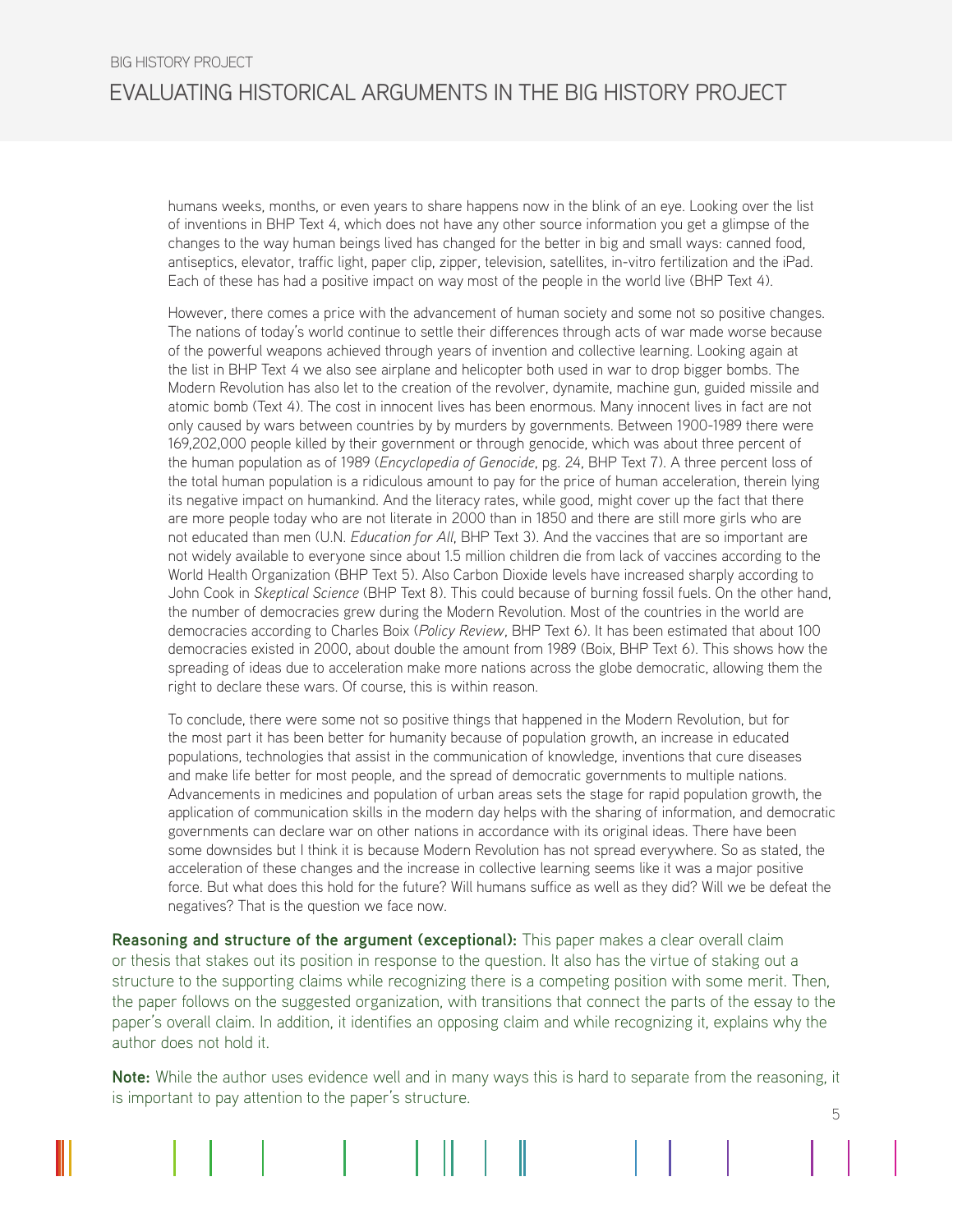## Evidence or support for the claims (exceptional)

- A. As the life expectancy increased the fertility rate decreased according to Lee (Lee, J*ournal of Economic Perspective*, BHP Text 1). Since population was also increasing these three facts show shows the positive impact of medicine and other inventions must have had on human life. Fertility rates declined and population increased and people lived longer. It also means that during the Modern Revolution more people and elder people were alive. This increase in minds into our global network with different ideas and viewpoints of unique people added to the continuous pool of collective learning. In addition, while the population was increasing and the people were living longer, the number and percentage of educated people was growing. Literacy rates grew from 10% in 1850 to 80% according to a United Nation's report *Education for All*  quoted in BHP Text 3. Similarly, according Charles Boxis, a professor at Princeton University, explained that the number of democracies has been steadily rising over the same time period in an article called "The Roots of Democracy" (*Policy Review*, 2006). What is also interesting is that between 1816 and 1991 there were no wars between democracies according to the *Encyclopedia of Genocide*. These facts fit together to show an increase in positive events to show the degree that the Modern Revolution was positive. But, the Encyclopedia of Genocide also showed that democracies fought 155 wars between 1816 and 1991 with countries that were not democracies. And it showed that non-democracies fought 198 wars with other nondemocracies. So all was not positive.
- B. An obvious positive of the Modern Revolution has been how much longer people live, and this includes both infants and elderly. An indication of this is the exponentially growing human population. In 1796, Edward Jenner created the first successful vaccine to fight smallpox as shown in Text 5 from the Big History Project (BHP). Four years, later in 1800, the human population reached 960,000,000 (about one billion) for a growth of about 1/3rd over the century. In the next century from 1800 to 1900, the population almost doubled showing a possible connection between this invention or discovery and population growth (Lee, *Journal of Economic Perspective*, BHP Text 1). It is not by sheer coincidence that the world population skyrocketed shortly after the development of a smallpox vaccine. This singular advancement in medicine set the stage for quick population growth, and later improvements in vaccines eventually eliminated most of the diseases that prevented this. Also, an ever-increasing census directly resulted in the population of most urban areas. The percentage of humans living in urban areas was about 33.6% in 1950, 39.4% in 1980, and 51.6% now (*World Urbanization Prospects* Text 2). In 2050, it is believed the percentage will be 67.2%, about double that of 1950 *World Urbanization Prospects*, Text 2). I think that more people were populating these urban areas in hopes of a better education, healthcare, better job, and ultimately a better standard of living, made available by the Modern Revolution. Since these urban areas had to provide the basic necessities for its citizens, they were ideal for the containing and sustaining a growing population. . . .

However, there comes a price with the advancement of human society and some not so positive changes. The nations of today's world continue to settle their differences through acts of war made worse because of the powerful weapons achieved through years of invention and collective learning. Looking again at the list in BHP Text 4 we also see airplane and helicopter both used in war to drop bigger bombs. The Modern Revolution has also let to the creation of the revolver, dynamite, machine gun, guided missile and atomic bomb (Text 4). The cost in innocent lives has been enormous. Many innocent lives in fact are not only caused by wars between countries by murders by governments. Between 1900-1989 there were 169,202,000 people killed by their government or through genocide, which was about three percent of the human population as of 1989 (*Encyclopedia of Genocide*, pg. 24, BHP Text 7). A three percent loss of the total human population is a ridiculous amount to pay for the price of human acceleration, therein lying its negative impact on humankind. And the literacy rates, while good, might cover up the fact that there are more people today who are not literate in 2000 than in 1850 and there are still more girls who are not educated than men (U.N. *Education for All*, BHP Text 3). And the vaccines that are so important are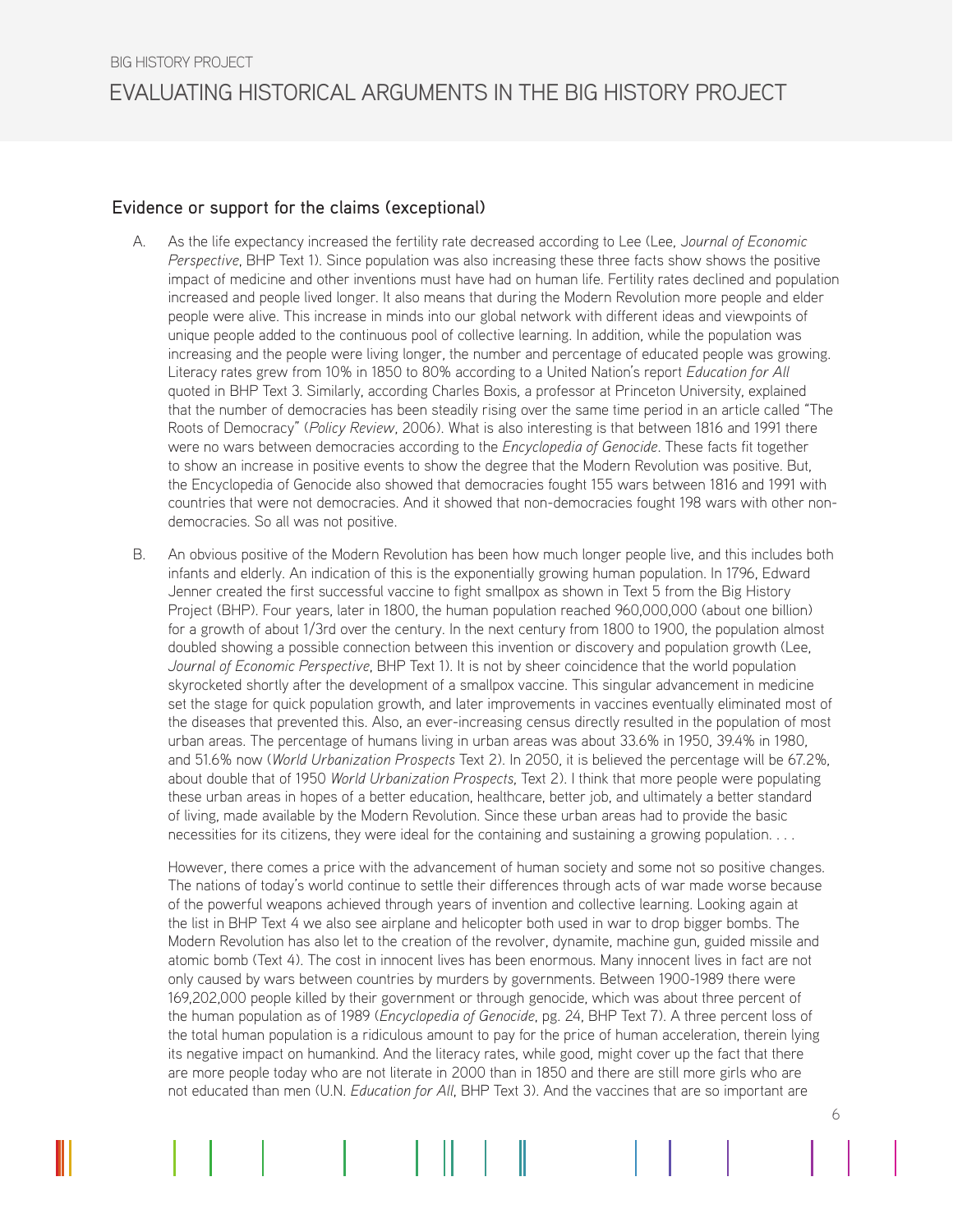not widely available to everyone since about 1.5 million children die from lack of vaccines according to the World Health Organization (BHP Text 5). Also Carbon Dioxide levels have increased sharply according to John Cook in *Skeptical Science* (BHP Text 8). This could because of burning fossil fuels. On the other hand, the number of democracies grew during the Modern Revolution. Most of the countries in the world are democracies (Boix, *Policy Review*, BHP Text 6). It has been estimated that about 100 democracies existed in 2000, about double the amount from 1989 (Boix, BHP Text 6). This shows how the spreading of ideas due to acceleration make more nations across the globe democratic, allowing them the right to declare these wars. Of course, this is within reason.

**Use of evidence or support for the claims (exceptional):** These two selections, drawn from different papers, show exceptional use of evidence. First, the papers cite each source with the name or creator of the source and show a careful reading of the source. They recognize the relationships among and the relevant discrepancies between sources. They corroborate sources and explain how they are using the sources to support their claims, offering warrants. Notice that the papers draw on more than one source to build relationships, often connecting three or more. The authors have grouped sources together to make a strong case. Also, the papers use specific details, such as facts or quotes.

**Note:** For a paper to earn a grade of "exceptional," it most also explicitly uses all but one of the available sources.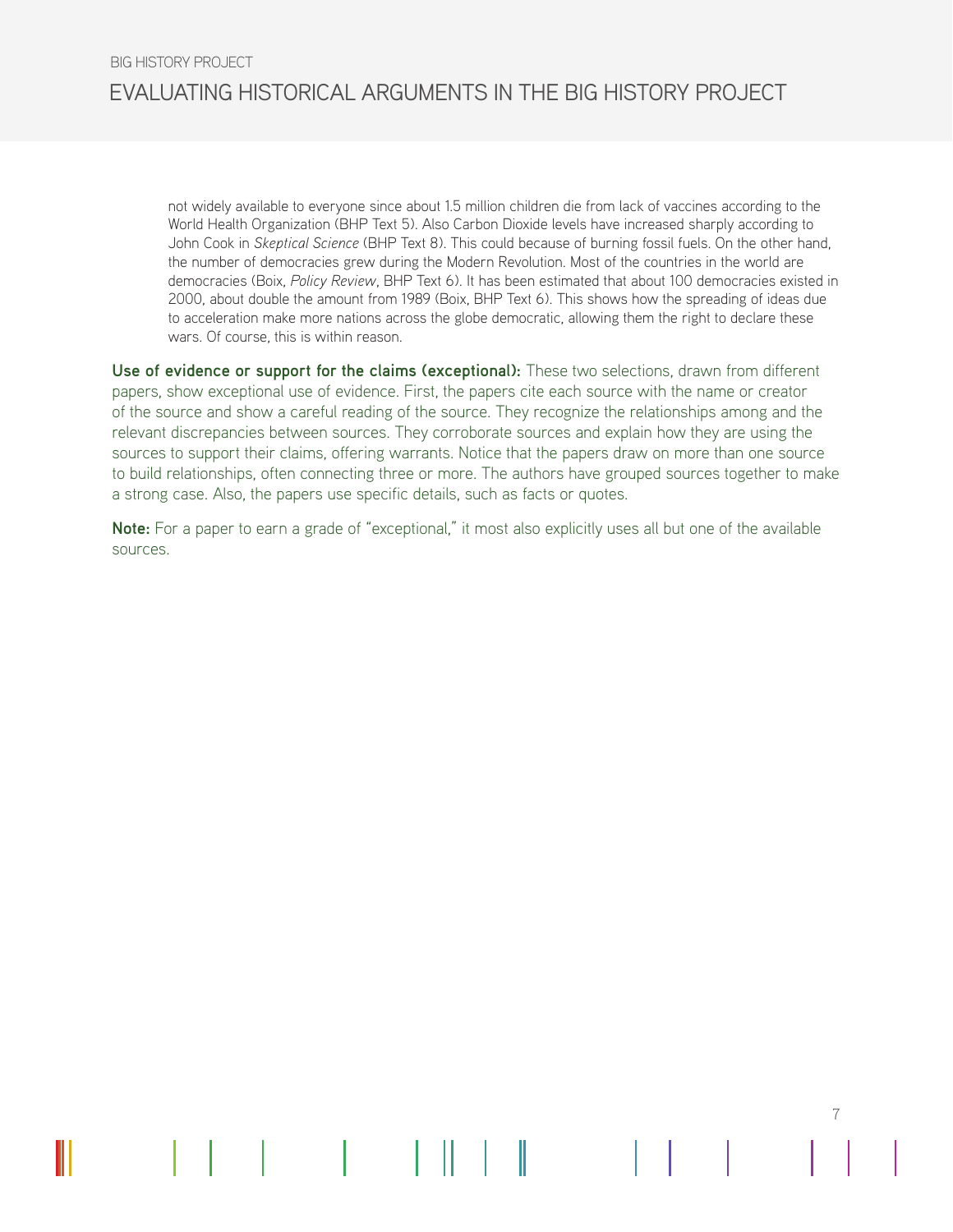#### Application of relevant concepts or content (exceptional)

As John Green said, "Collective learning is increasing exponentially." This is a positive thing in the modern times. Today, over seven billion people live on Earth, and that statistic is rapidly rising (Big History Project 1). Due to this, our global network has a diverse group of minds from different cultures, disciplines, and backgrounds. The effect of collective learning is shown in the chart that lists the inventions. Humans created amazing thing during the Modern Revolution including the microchip, vaccines, television, computer, and the rocket shop. Information accelerated because of new inventions like the telephone and the internet and this added to our collective learning. As the percentage of literate, educated people rose more people could learn and could add to the collective learning. As that grew it makes sense that our inventions and technology become more and more complex. But increasing the number of people and number of people with literacy might not make collective learning increase as John Green says. Learning has to be shared. This is why the networks David Christian talks about in big history are so important. More people can learn more ideas with these new ways to exchange information like the telephone, television and the internet. I think this is a Threshold of Complexity the ways we get information is much more complex than people who lived in older societies like farming. It is like a circle since more people living invent new things to share ideas and this makes collective learning increase and more people can invent new things. Despite this, some argue that collective learning can fail. That might explain why there is the carbon dioxide output, disease epidemics, and the senseless killing of civilians during war. However, evidence shows that the positives of our new era outweigh the negative aspects.

**Application of relevant concepts (exceptional):** This paragraph is quite successfully applying relevant concepts to the documents, using the concepts to draw more meaning from the texts. In this case, the paper is applying two BHP course-level concepts (collective learning and thresholds of increasing complexity) and one unit-level concept (networks) to help make the argument. The author goes outside the information given in the documents to anchor the argument to important ideas and content, while avoiding misconceptions in understanding or errors in use to use these concepts to support the claim that modernity has been more positive than negative.

**Note:** Again, we are using this to demonstrate what use of concepts looks like. The use of evidence is, however, not as strong, since the author does not cite sources in some cases nor reference the author of the one source cited. So while the application of relevant concepts is exceptional, the use of evidence would not be given that grade.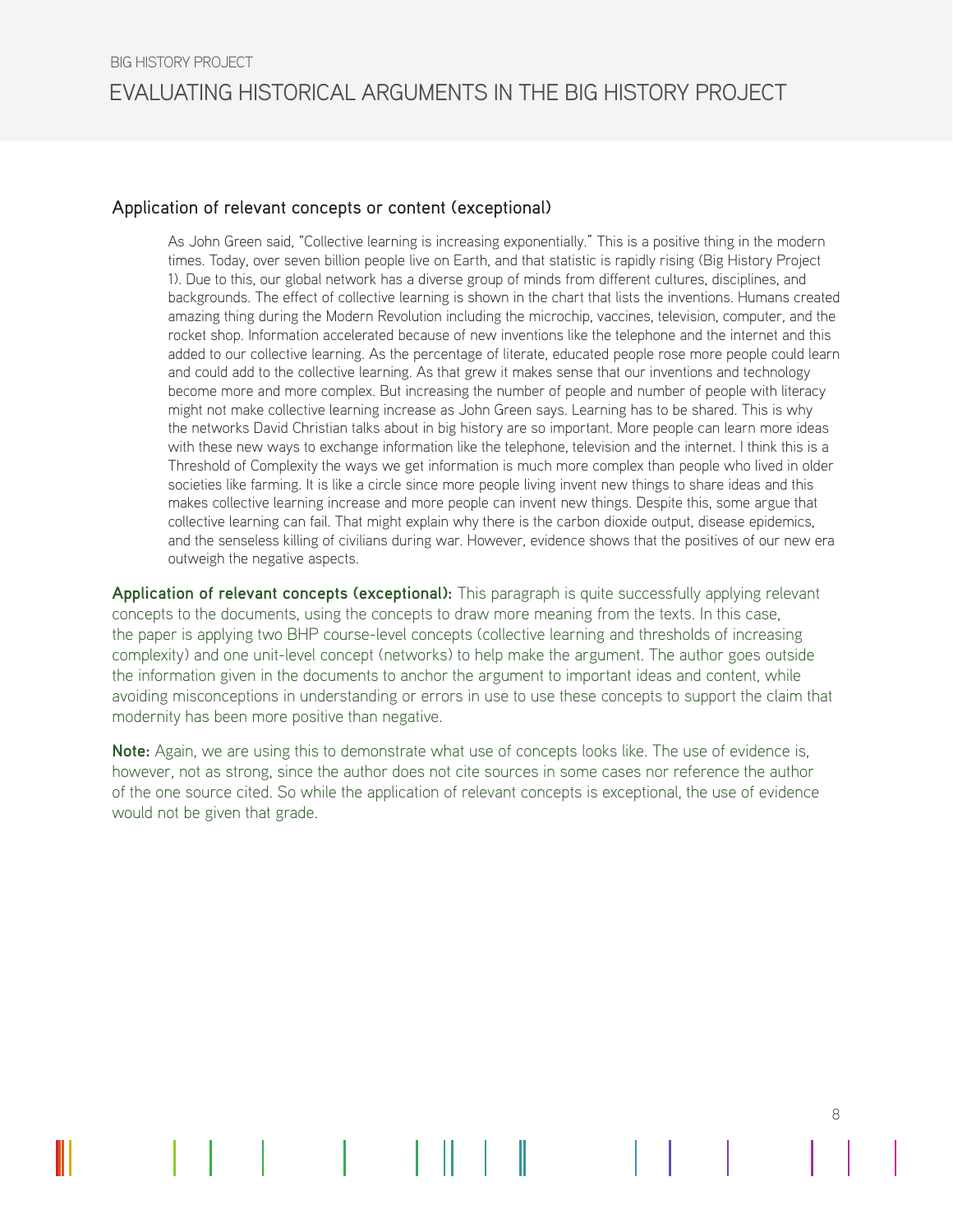#### Use of appropriate mechanics (exceptional)

Humanity has abused the refined powers of medicine and technology, resulting in disaster on a global scale. For example, rates of victims afflicted by diseases such as small-pox and measles have been reduced up to one hundred percent in the United States since the invention of those vaccines. However, the World Health Organizations reported in 2012 that "there are about 1.5 million children in the world who die from diseases that could be prevented by vaccines" (World Health Organization. "*Global Immunization Data*." Big History Investigation 9 Text #5). The failure to make vaccinations available freely to the rest of the world is a horrible form of global inequality. This tears apart the interconnection of civilizations and people talked about in our course. It seems as if humans succumb to what might be inborn survival instinct for their own group. It is a form of greed. Evolution stresses survival and I can see some of that in some of the new inventions during this time period, such as the revolver in 1835, the torpedo in 1866 and the atomic bomb in 1945 (Big History Investigation 9 Text #4). Increases and enhancements in weaponry perpetuate throughout the Modern Revolution have nurtured humanity's inclination towards violence. Mankind's inherent belligerence corrupts the innocence of and rich possibilities of innovation and thus, disrupts harmony promised by Threshold 8, the Modern Revolution. Advancements in technology and medicine bring important benefits to some but not all humans while some of the advances threaten the long term prosperity of civilization.

9

**Use of appropriate mechanics (exceptional):** The author uses a variety of vivid words and concise wording, in well-controlled and varied sentences. It is in a style and voice consistent with academic writing, needing little or no editing.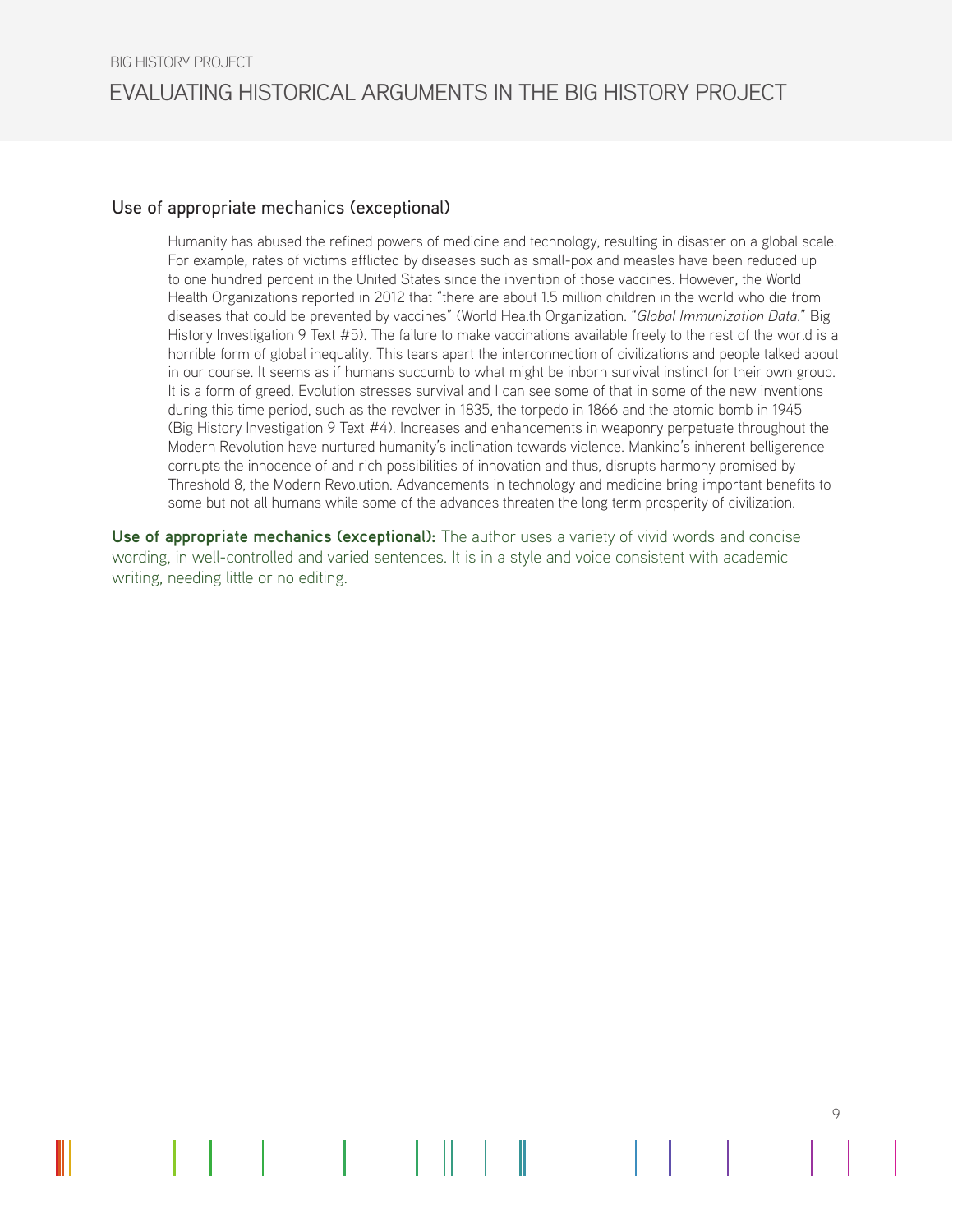### Reasoning and structure of the argument (skilled)

#### *The Modern Revolution: An Anthropocene*

Exponential. This is the adjective used to describe nearly everything related to human advancement. Humans are the only race who have achieved complete power over their surrounding environment. Our knowledge continues to develop every second, and our ways have become more sophisticated. Technology and discoveries have always been beneficial to our growth, and we still continue to grow. There is basically nothing besides overpopulation that we have to worry about. Of course, overpopulation branches into different categories of environmental harm and lack of resources, but those are the only major negatives we have to worry about. I personally believe that the benefits of the Modern Revolution outweighed the drawbacks. Starting from the fifteen-hundreds, ever since the world was globalized with the discovery of America, everything about us just grew. Overall, the Modern Revolution was one of the most essential human developments since it allowed the growth of population, the discovery of innovations, and the development of literacy and economic organization.

The growth of the human population is debatable in terms of direct numbers, but there was so much more to population than just wasting the earth away. When more people are brought into the world, this contributes to the effect of collective learning. In a way, as our population increases, our knowledge increases. This speeds up processes faster than they had been before the 1500s. Although overpopulation can mean the lack of resources, people had always found ways to find new sources. Who knows, like what Stephen Hawkings suggested, we may colonize the solar system and find energy sources to last us for millennia. When speaking of life expectancy rates, it is shown that during the Modern Revolution, the average age rose from 27 years old to around the early 80s. How can this be a bad thing? Who wouldn't want to live longer, enjoy life, and accomplish more things than people did in the past?

Collective learning also leads me to another benefit of the Modern Revolution: the discovery of innovations. Innovations could include new energy sources, vaccines, or war machines. The Modern revolution allowed the spawn of new creations, which in turn benefits us. It helps us to perform the dirty work without getting our hands dirty, or help us in our knowledge of previously unknown things, such as the recent study of genetics. In Seven Daughters of Eve, it is explained how we used the study of genes to trace our ancestors and our past. Without the Modern Revolution, we probably would have never been able to create the machines that allow us to study genes. Now, war machines are bad in itself, but when compared to the olden days of the past, when they used inhuman methods of killing, guns and bombs are better than swords and arrows. Transitioning to vaccines, I can't see any negative aspect of it that would outweigh the positive aspect, in which it cures people from diseases. Shown from a graph from the National Centers for Disease Control, for each vaccine created, the morbidity rates have drastically decreased. In fact, it is proven that morbidity rates have decreased by 99 to a hundred percent! Now that is a wildly significant improvement.

The spread of democracy and development in literacy are also results of the Modern Revolution. And both are a positive influence to the human population. Shown in a graph from the second text in 1850 only 10 percent of people in the world could read. Today, that percentage rose to around 80 percent. This means that the Modern Revolution had resulted in the abundance of intelligent people. In a way, literacy rates were driven by the Modern Revolution, yet also contributed back to the revolution itself. When talking of economic organization, we can see that the number of democracies had increased threefold. What's so special about democracies, you ask? Democracies spells out two things: Morality and literacy. It is proven that established countries are more successful. Statistics from the Encyclopedia of Genocide show that no two democracies had fought in the past. Ever. This is while non-democracies had at least a hundred to three hundred wars in the past centuries. This proves that established countries like democracies are the most successful. In the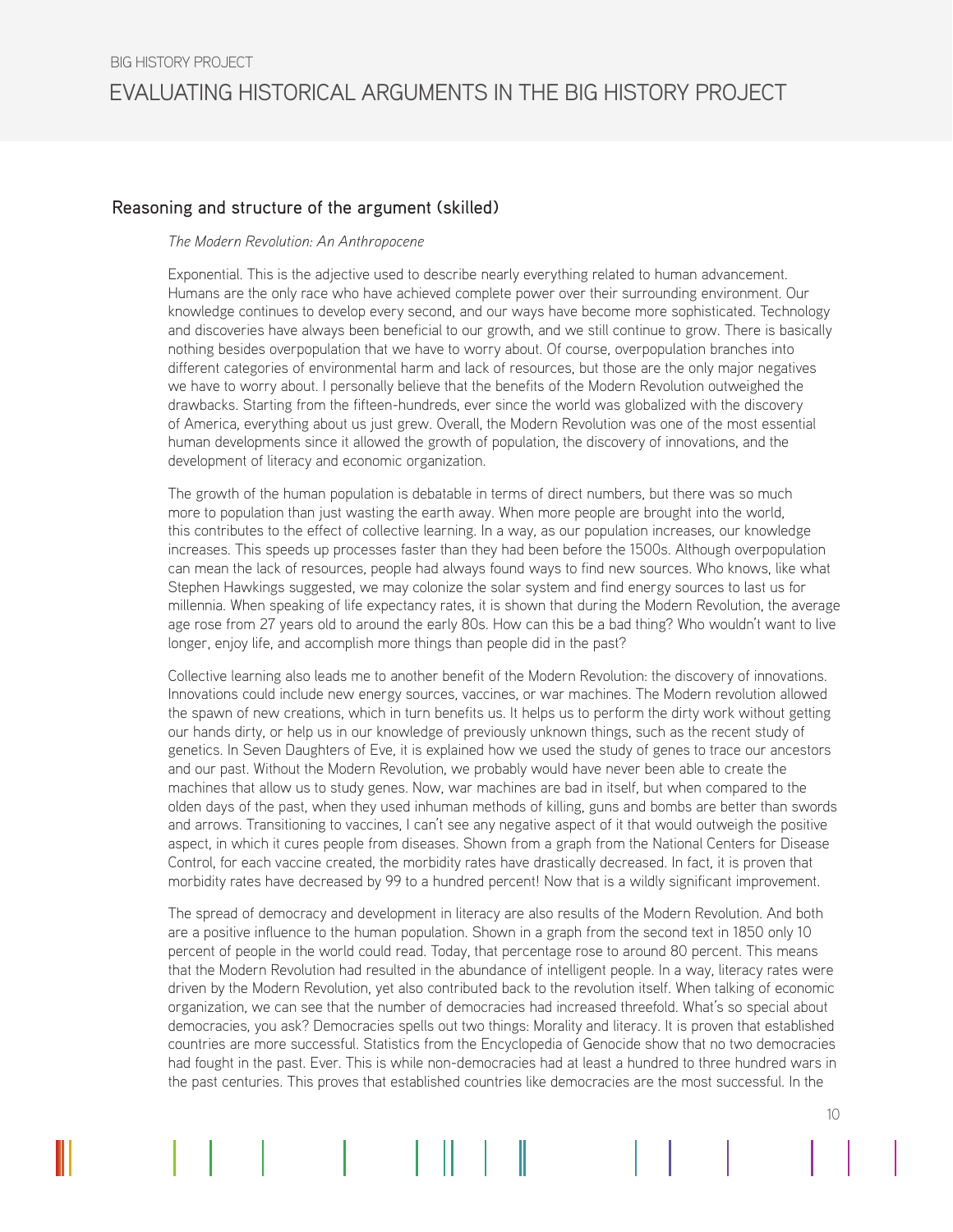general point of view, in terms of modern revolution in the whole world, this would include trade routes or globalization. What does globalization do for us? It allows the knowledge of other cultures and rapid growth of collective learning.

Population, innovations, and world economics all have their drawbacks, but their benefits are so various and vast that they were more of a benefit than a downfall. The modern revolution was absolutely a turning point in human history, and we know it. Speaking of which, would we even be typing our essays without the modern revolution? Would we even learn of the past without it? The modern revolution poses many questions, yet it is a definite thing. Think about this. Without the modern revolution, would we even have the luxurious life we would be living in right now? Would we even be alive?

**Reasoning and structure of the argument (skilled):** This paper makes an appropriate overall claim by staking out a position, lays out how the paper will address the claim with supporting claims. The paper has clear transitions and reasons in a singular way to its conclusion that the Modern Revolution was a positive force. The paper, however, only briefly notices the negative features of modern life in the opening paragraph and closing paragraphs (overpopulation leading to environmental and resource issues), and then dismisses them by a personal statement that the benefits outweigh that negative. After the introduction of that counterclaim, the paper ignores it until the conclusion, and then simply dismisses it.

11

**Note:** Had the author devoted time to those issues in the paper, this would likely have scored higher.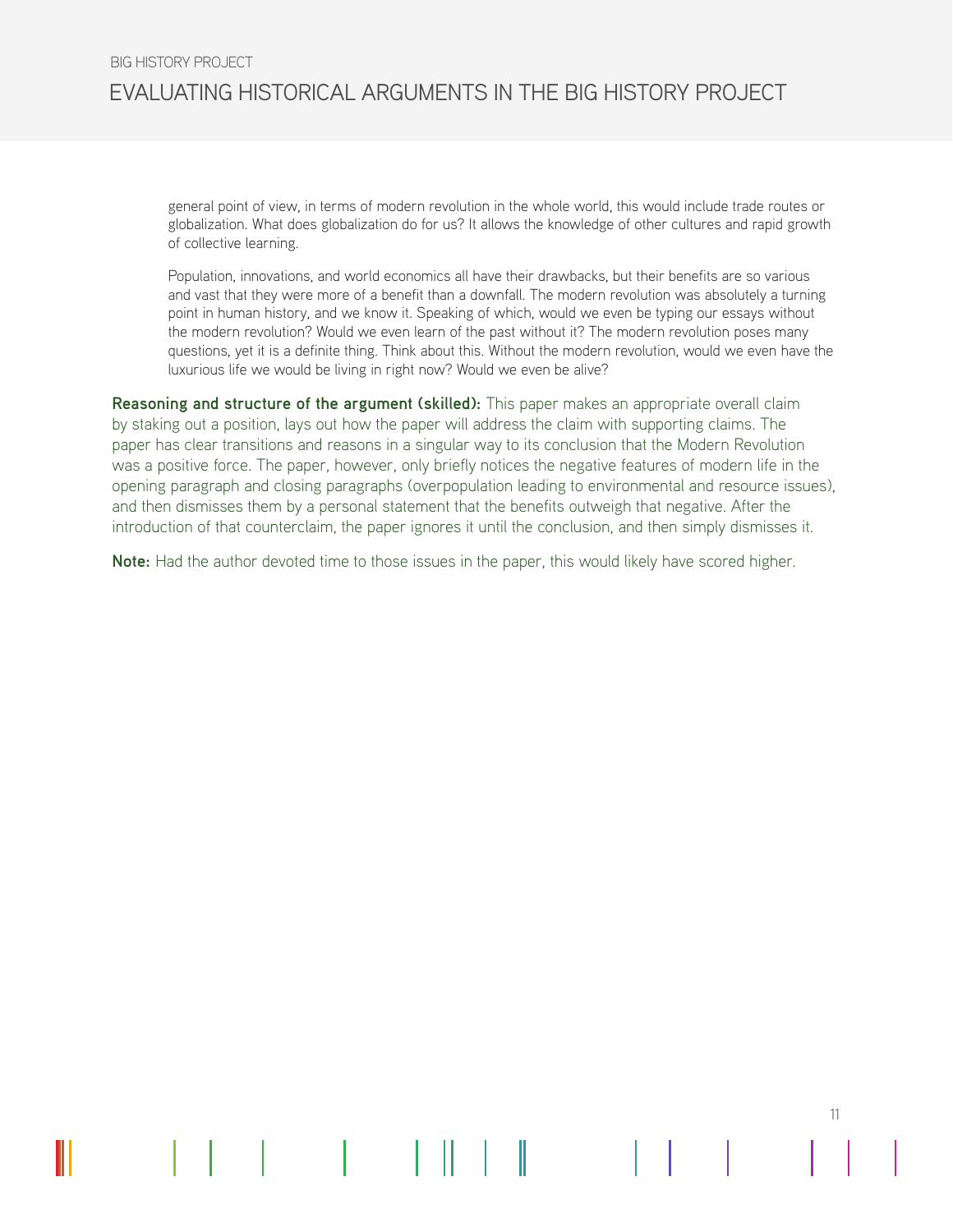### Use of evidence or support for the claims (skilled)

- A. When we look at the life expectancy in the 1800s it was at an average of 27 years old, the same as it was in 1700. It did not grow in the 100 years before the modern revolution began. Today it about 65 years, and in 2100 it is projected to around 81 years. This information came from Text #1 in the Investigation library. In modern times, therefore, there has been an increase in the life-span of a human being. Why is this important? Well first of all, this would allow for more network connections among people because there are more people alive at once. This should increase collective learning among all individuals. Something else that would add to the increase in collective learning is the fact that according to Text #2, there are more people living cities. This means people are in closer contact with others than they would be living in farming communities. They contact more people daily in cities. Cities have vast and diverse networks so people living in cities are exposed to new ideas and resources faster. These two pieces of evidence that people are living longer and living in cities increases chance to share ideas and inventions. These are crucial for networking with people around the world. These things happening in modern age means that these people will also contribute to innovation in the world, which would ultimately help us in various ways and are positive forces.
- B. The spread of democracy and development in literacy are also results of the Modern Revolution. And both are a positive influence to the human population. Shown in a graph from the second text in1850, only 10 percent of people in the world could read. Today, that percentage rose to around 80 percent. This means that the Modern Revolution had resulted in the abundance of intelligent people. In a way, literacy rates were driven by the Modern Revolution, yet also contributed back to the revolution itself. When talking of economic organization, we can see that the number of democracies had increased threefold. What's so special about democracies, you ask? Democracies spells out two things: Morality and literacy. It is proven that established countries are more successful. Statistics from the Encyclopedia of Genocide show that no two democracies had fought in the past. Ever. This is while non-democracies had at least a hundred to three hundred wars in the past centuries. This proves that established countries like democracies are the most successful. In the general point of view, in terms of modern revolution in the whole world, this would include trade routes or globalization. What does globalization do for us? It allows the knowledge of other cultures and rapid growth of collective learning.

**Use of evidence or support for the claims (skilled):** Notice that in these examples, taken from two different students, the papers cite the sources in some manner, but do not always identify the author or the publication consistently, often allowing Text and a number to suffice. The paper demonstrates a good understanding of the text and engages in a simple corroboration of sources by linking one source to another, but not grouping sources or connecting three or more. The papers make no errors of fact and do offer at least some warrant or explanation for how the sources support the claim.

**Note:** The criteria for this Investigation is that the author must use most of the available texts in the paper (at least six), which is not something we can determine in these one-paragraph extracts.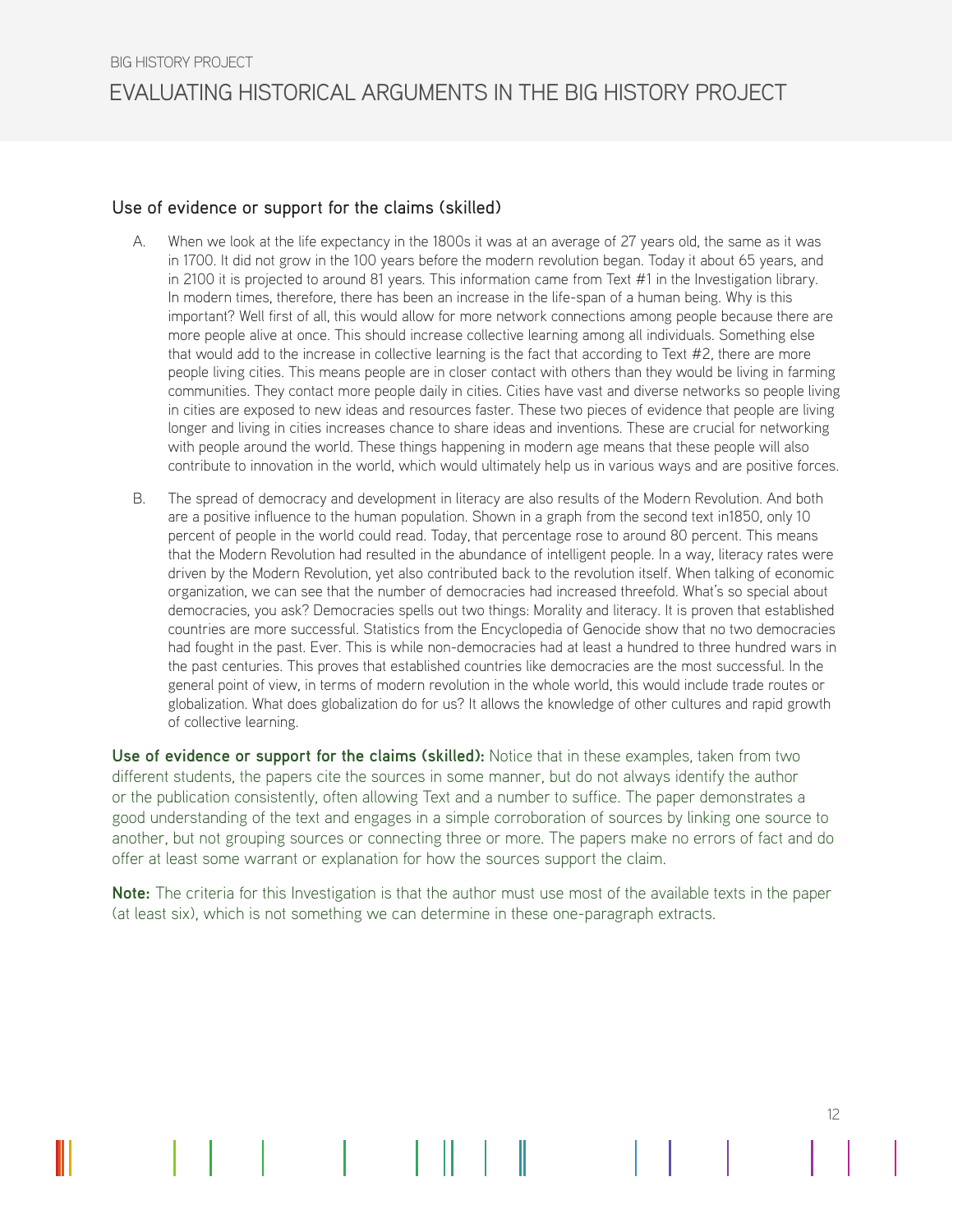#### Application of relevant concepts (skilled)

Humans have the largest brain capacity of any known life form. Unique to humans is the ability to collectively learn and adapt and we do that now on a global scale. Many of these texts show how collective learning increased over the last 200 years. Collective learning is the collaboration between individuals and groups to gain, use and expand the collected record of human knowledge. For example, without a collective and expanding understanding of farming that began with agricultural civilization and grew over the centuries the world may not have developed in nearly the same way that allows our modern lifestyle, including a global population that continues to grow. Additionally, collective learning dramatically sped up the evolution of humans' cultures. It is the driving force of the modern revolution. Collective learning is globally the modern phenomenon of rapidly spread information. Literacy and Education text states that in recent years, literacy rates have increased another thing that increases collective learning. Literacy means the ability to comprehend and grow within a given subject. Thus, the more that humans can fathom, the greater our ability is to accelerate and thrive.

**Application of relevant concepts (skilled):** This paragraph shows an author going outside the information given in the documents to draw on a course-level concept—collective learning. The paper uses the concept to give meaning to the documents and to anchor the argument to important ideas and content, while avoiding misconceptions in understanding or errors in use to use the concept to support the claim. It is important to note that this was the only reference to a relevant BHP concept and thus it was rated as skilled.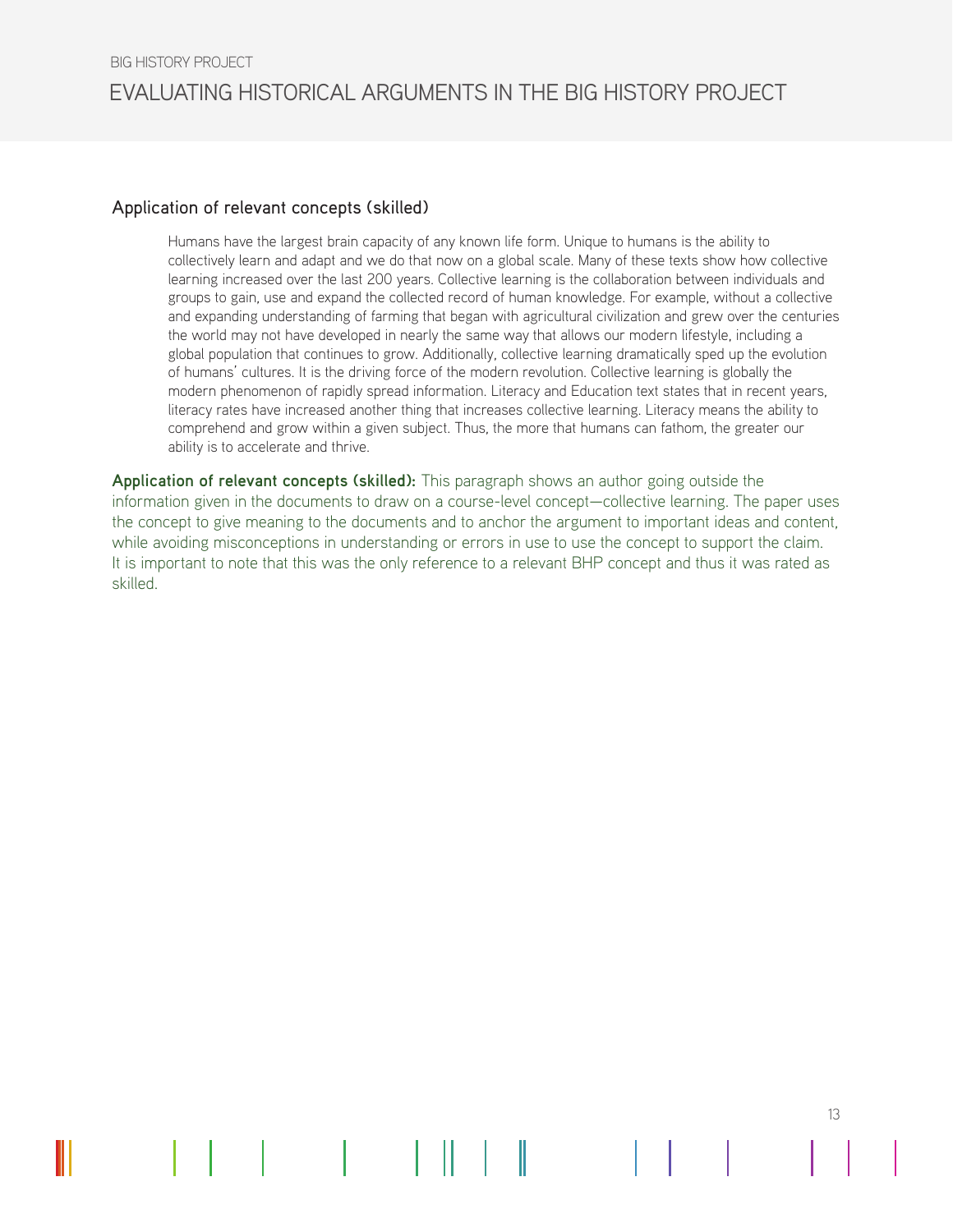#### Use of appropriate mechanics (skilled)

During the era of the Modern Revolution, there have been many negative effects caused by the new machinery, burning of fossil fuels, and disputes between countries. In Text 08, John Cook, who works for the Global Change Institute in Queensland, Australia, shows the steady increase in the release of carbon dioxide up until the Industrial Revolution. Then carbon dioxide levels in the atmosphere greatly increase at a much faster rate (Text 08). Excessive carbon dioxide release can lead to a warming of climate which can affect the biosphere tremendously. Also, burning fossil fuels releases smoke into the air and pollutes the atmosphere. Another trend that has affected society is the constant decrease in women's fertility rates (Text 01). This leads to less young people and less workers. Although the percentage of literacy rates has increased, there are actually more illiterate people than in the 1800s (Text 03). In some of the less wealthy societies, children are not sent to school due to lack of money or are needed to work to help support the family. Another problem that arose at the start of the Industrial Revolution was wars between types of government and over ideology. Democratic and Communistic Governments have many differences in ideas and how they run a country, which has led to about 155 wars. Non-Democratic and non-democratic countries fighting has led to 198 wars. These disputes between countries have caused many casualties of both soldiers and civilians. The Industrial Revolution has created many different repercussions that influence and affect people and countries differently.

**Use of appropriate mechanics (skilled):** The writing has a minor error in grammar and could use some editing. The paper uses complete sentences with some variation and uses objective tone appropriate for academic writing.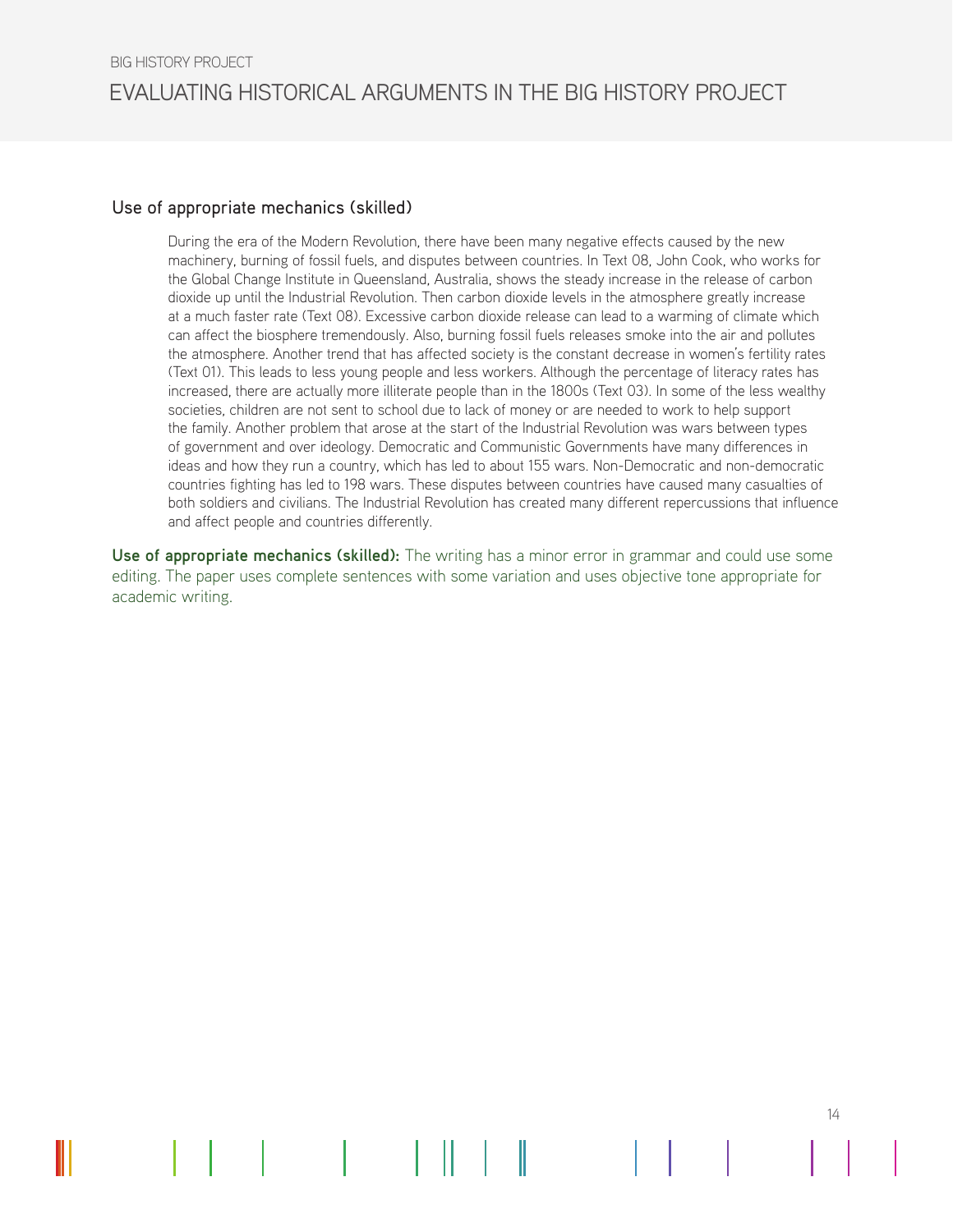## Reasoning and structure of the argument (proficient)

#### *The Modern Revolution*

I think that the modern revolution was overall positive because of population increase, literacy rates increasing, and improvements in technologies. There are many facts that help prove me right. They also prove why you should agree with me.

The modern revolution has led to a steady increase in the worldwide population. This can be good. More people working together can help create new ideas and new innovations. With population growing it means we have more helping hands than ever before. We have the capacity to build up much faster. The life expectancy rate has increased by a couple years. We are also living in mostly cities now.

Over the years, people have also become more literate. According to text 3, the worldwide literacy rate has increased by an astounding 70%. We have become even smarter. Back then, only 10% of the population had access to a god education. That means we as a species are improving, we can make better technology, find unique answers to problems that seem unsolvable. With more people educated, we can now achieve much more than we could in the past. That has also led to better technologies. According to text 4, we have made more inventions and discoveries that allow us to have easier lives.

Some people will wrongly say that the modern revolution has been an overall negative. They will say that there have been more world wars. They say that due to new technologies, people have become lazier. They will say that food production is decreasing as a cause of there being more people living in cities. They are wrong. We are now producing more food than ever. And the world wars helped us think up new ways to become a better world. We are improving with each blow.

In conclusion, the Modern Revolution has been an overall positive. We have improved our technologies. We are smarter than ever. We can now live longer lives. The Modern Revolution has been filling us up with positives.

**Reasoning and structure of the argument (proficient):** The paper makes an appropriate claim/thesis and stakes out a position in a very short first paragraph. The paper has a structure, but sections do not always explicitly support the claim or connect to the conclusion. For example, the first paragraph opens by referencing worldwide population growth, but only marginally attempts to reason about its significance. It asserts that both life expectancy and city life has increased, and although this is true, the paper does not offer reasons for including such information. The conclusion makes brief or incomplete reference to the claim/thesis but does not close the argument; it simply restates the thesis. The author also mentions the counterclaim, but does not counter it except to say it's wrong, and follows up with two unsubstantiated assertions. There is, however, a structure on which to build.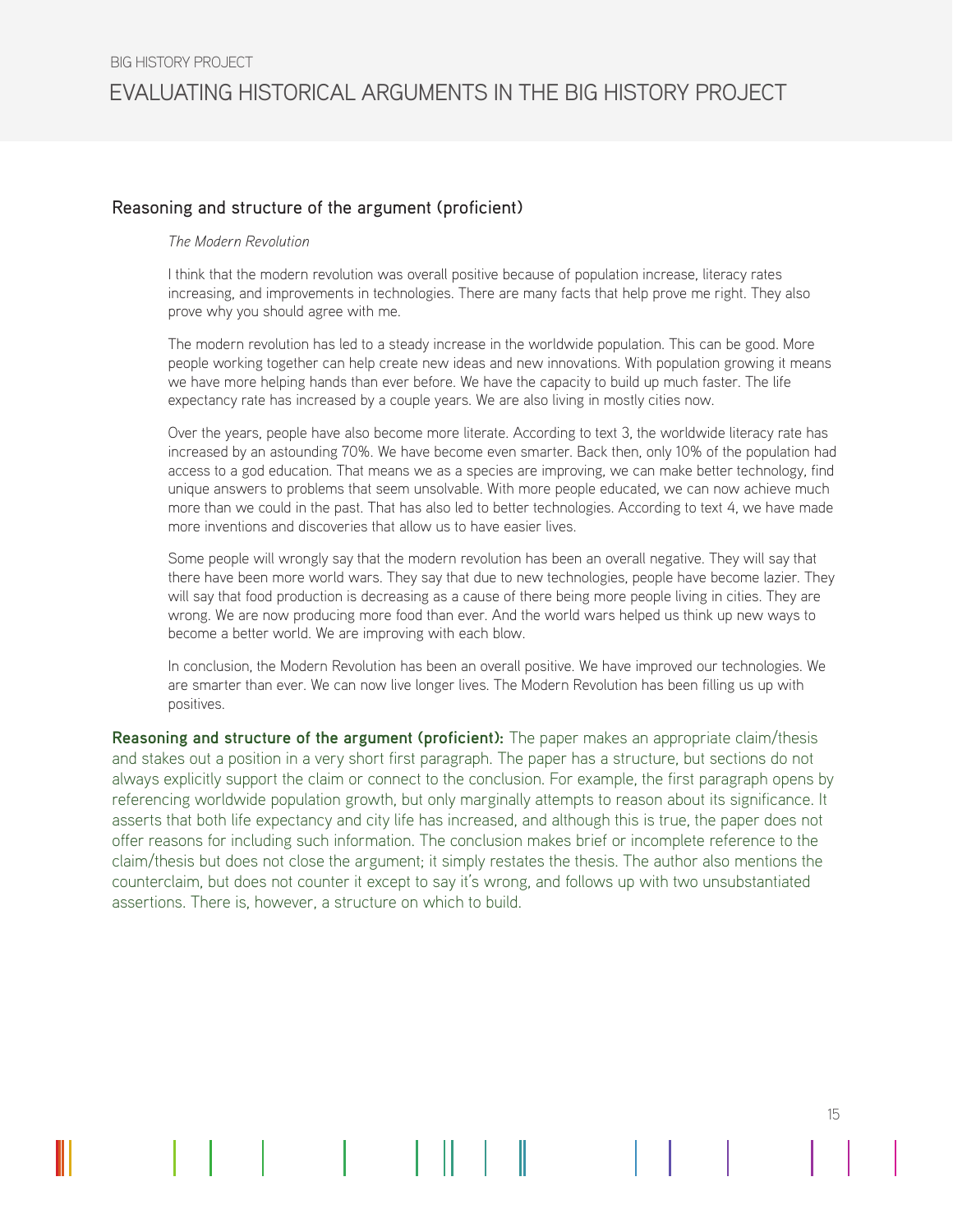#### Use of evidence or support for the claims (proficient)

- A. The modern revolution has led to a steady increase in the worldwide population since 1800. This can be good. More people working together can help create new ideas and new innovations. With population growing it means we have more helping hands than ever before. We have the capacity to build up much faster. The life expectancy rate has increased by a couple years. We are also living in mostly cities now.
- B. There is also the talk of who is in control from this revolution. You see this insane growth of technology happened in certain areas, like the United States and Russia. Where it did the country's power grew quickly. Those without the great technological byproducts of the revolution were quickly taken by force and power or suffered from lack of medicine. For example, over a million children died from diseases we have cured. As the growth has been exponential we have come across the problem of too many people. This is also a negative byproduct of the modern revolution. The growth also powered by having fossil fuels like coal giving the kick start though now the more widely used gasolines and diesels have been burning making massive amounts of CO2 creating an atmosphere with too much of it. CO2 is a greenhouse gas letting the earth hold more heat which can become and is becoming a problem. These problem have been unexpected. We are depended on the fossil fuels from the abundance of energy at disposal which could run out though more likely have the earth get too hot before that, and then there is the population which is too high but then what do you do kill people off? That would be insane so it is a strange problem to deal with.

**Use of evidence or support for the claims (proficient):** Notice that the examples taken from two students' papers show information gleaned from the documents. The authors are both correctly drawing on information that they read in the documents, but do not regularly reference the texts. They do not use the information or documents to explicitly illuminate or support their claims. Often, they list facts without articulating the reasoning that connects the facts to the claim. Essentially, the papers are using facts, but not the texts. More often than not, the authors mention or hint at a relationship between a document or fact and a claim, but do not explain the relationship. The papers assume mentioning the fact might be enough. There are one or two errors and information the author puts in that is not supported by the documents (for example, Russia is referenced in the paper, but not the text).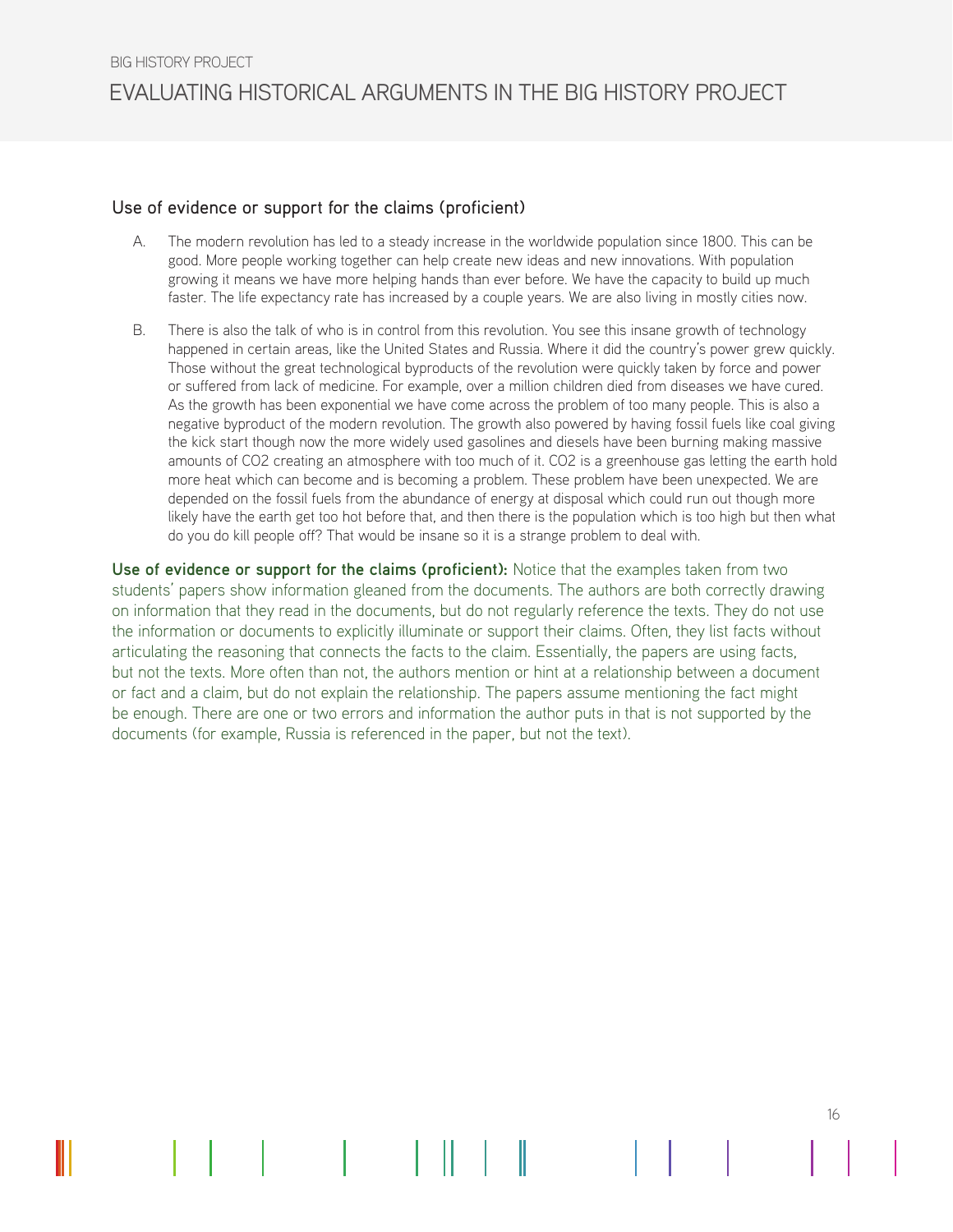#### Application of relevant concepts (proficient)

Modern Revolution is the most recent threshold of increasing complexity. This threshold means that there were expanding networks, accelerated collective learning, help make new technologies, and improved, communication, transportation, and food production. All of these things have impact in our world in one way or another. It provides cures, for diseases, and people live longer and greater access to resources and education. It has brought new weapons and environmental threats. So this was a good Threshold

17

**Application of relevant concepts (proficient):** The paper attempts to apply one course-level concept by mentioning threshold of increasing complexity. However, the paper does not fully explain how the concept connects to the argument, and seems to conflate thresholds with something positive rather than something complex.

II.

I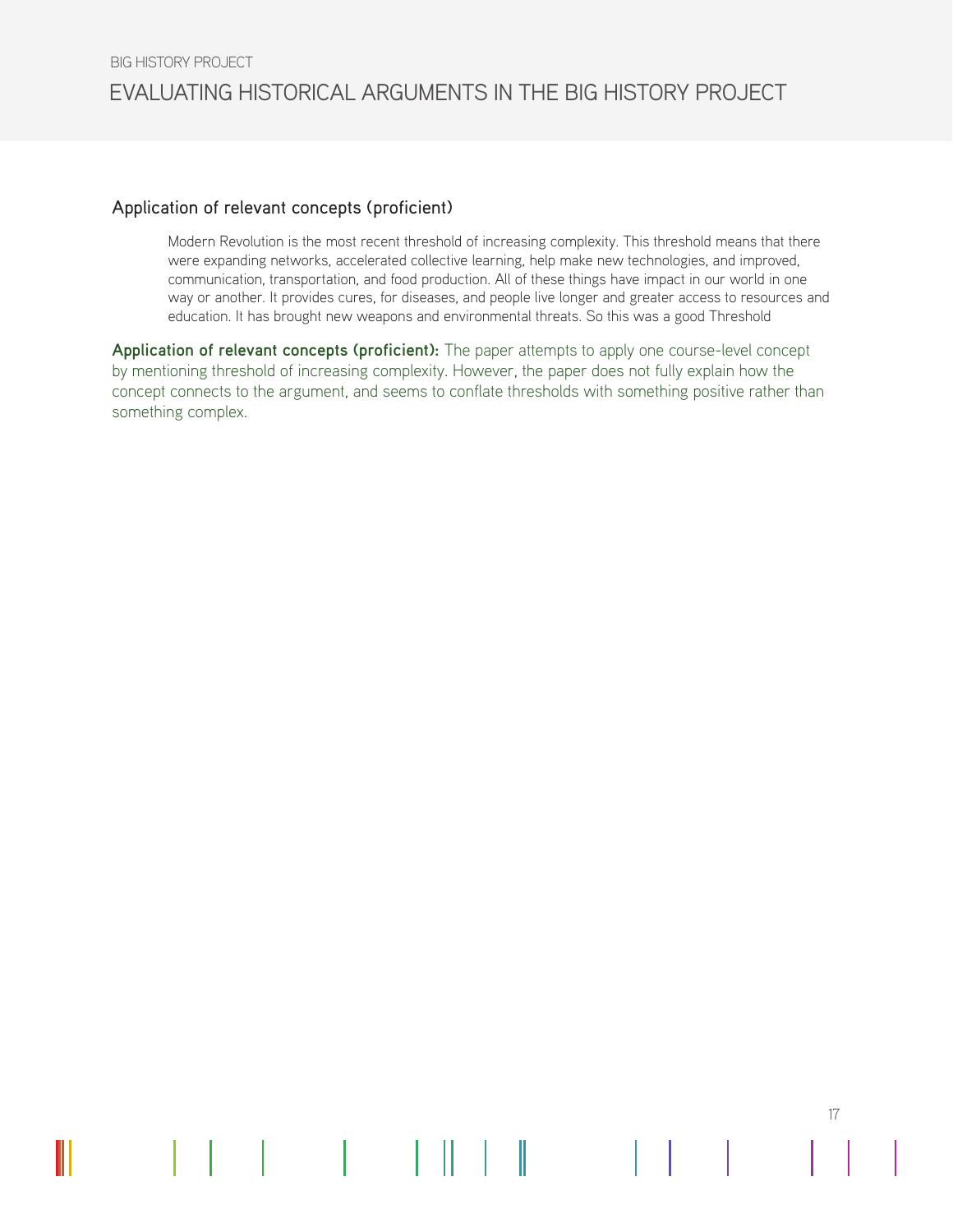#### Use of appropriate mechanics (proficient)

 $\mathbf{1}$ 

 $\mathbb{L}$ 

 $\parallel \parallel$ 

The population has gotton bigger. Especially in urban areas. Our ancestors lived a generally rural. About 3 percent of the world's population lived in cities when the Modern Revolution was starting. By 2050, experts think that there will be nearly 70 percent living in cities number of cities in the world with a population over 10 million is growing more and more. It is crazy

18

**Use of appropriate mechanics (proficient):** The writing has a minor error in grammar and misspelling but is still understandable. It needs editing. Tone does not reflect academic writing (for example, uses slang).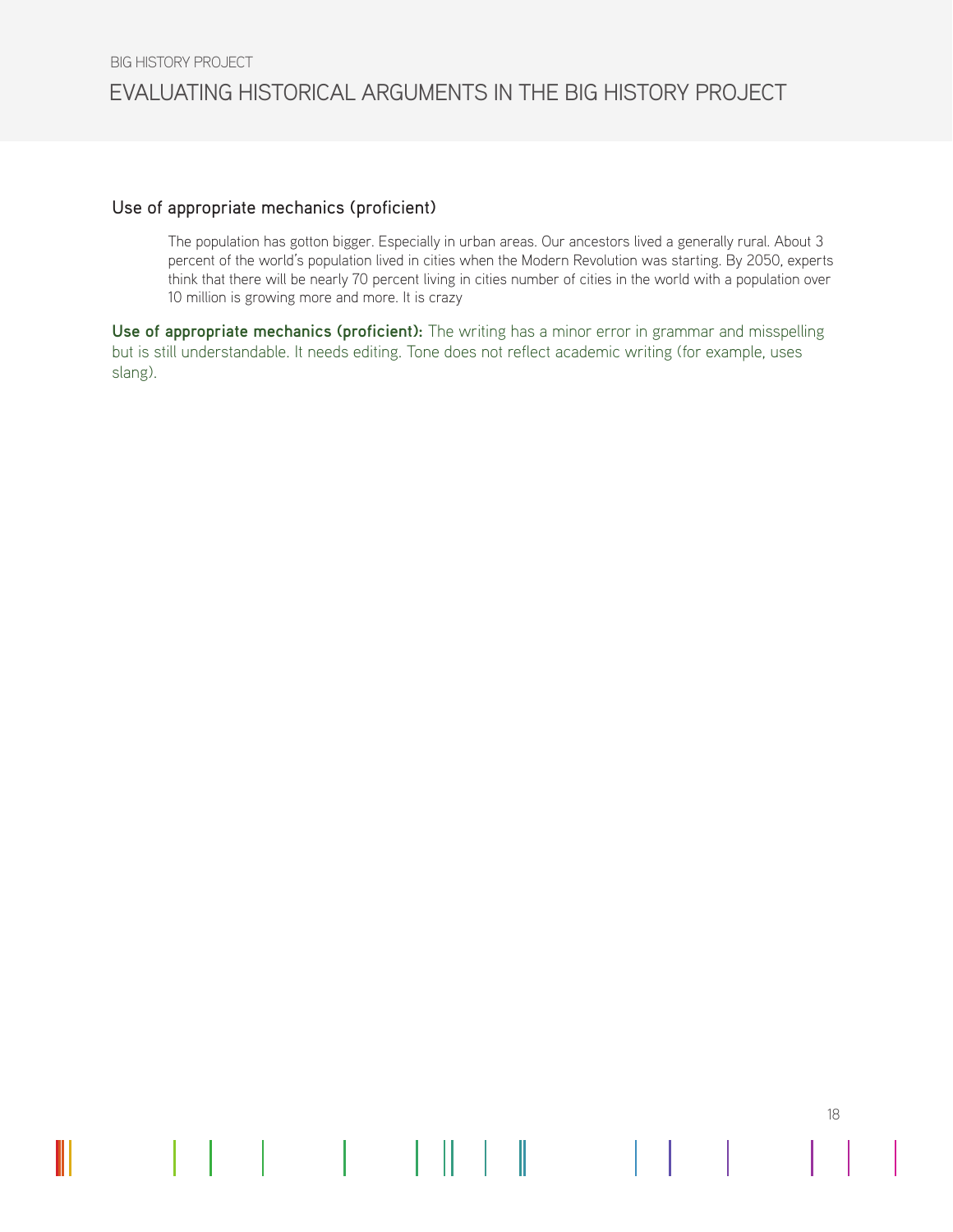#### Reasoning and structure of the argument (developing)

In this paper I will be describing what is positive and negative about the Modern Revolution. For starters, the Modern Revolution has been an era full of technology. With this technology we have been able to do many more feats. We use technology to make many things. We can make medicines and vaccines that save lives and help us have longer lifespans. There is a negative to that too, but we will discuss that later. On text 1 our life expectancy has changed from 27 years old in the 1700's to around 70 now. To continue the technology trend, we have become much stronger in the war department. Countries are producing more and more stronger weapons everyday. With that come a negative also.

Another positive, technology has advanced to make us smarter. Inventions like the telephone and the computer and the internet. Helps us communicate at superfast speeds. We use it to play video games, we use it to watch videos and even live events, straight from home. We are becoming more obese of a country because of it. One of the main contributor would probably be, in my opinion, Netflix. I watch Netflix occasionally, but some people just sit there and watch some TV shows for entire days.

We are not getting to the negatives. We are using technology to come up with cures, vaccines and medicines, which is making us live longer, but that is making the world become overpopulated. We are making weapons, which is making countries more dangerous.

19

**Reasoning and structure of the argument (developing):** The paper is referencing the topic but has made no clear claim or thesis. The use of the different paragraphs shows the author is attempting a structure, but there is nothing to link the sections to the claim, each other, or the conclusion. There is a beginning, but no real conclusion. The author is describing a negative, but it is not clear that this is a counterclaim. The paper mentions negatives but does not explain.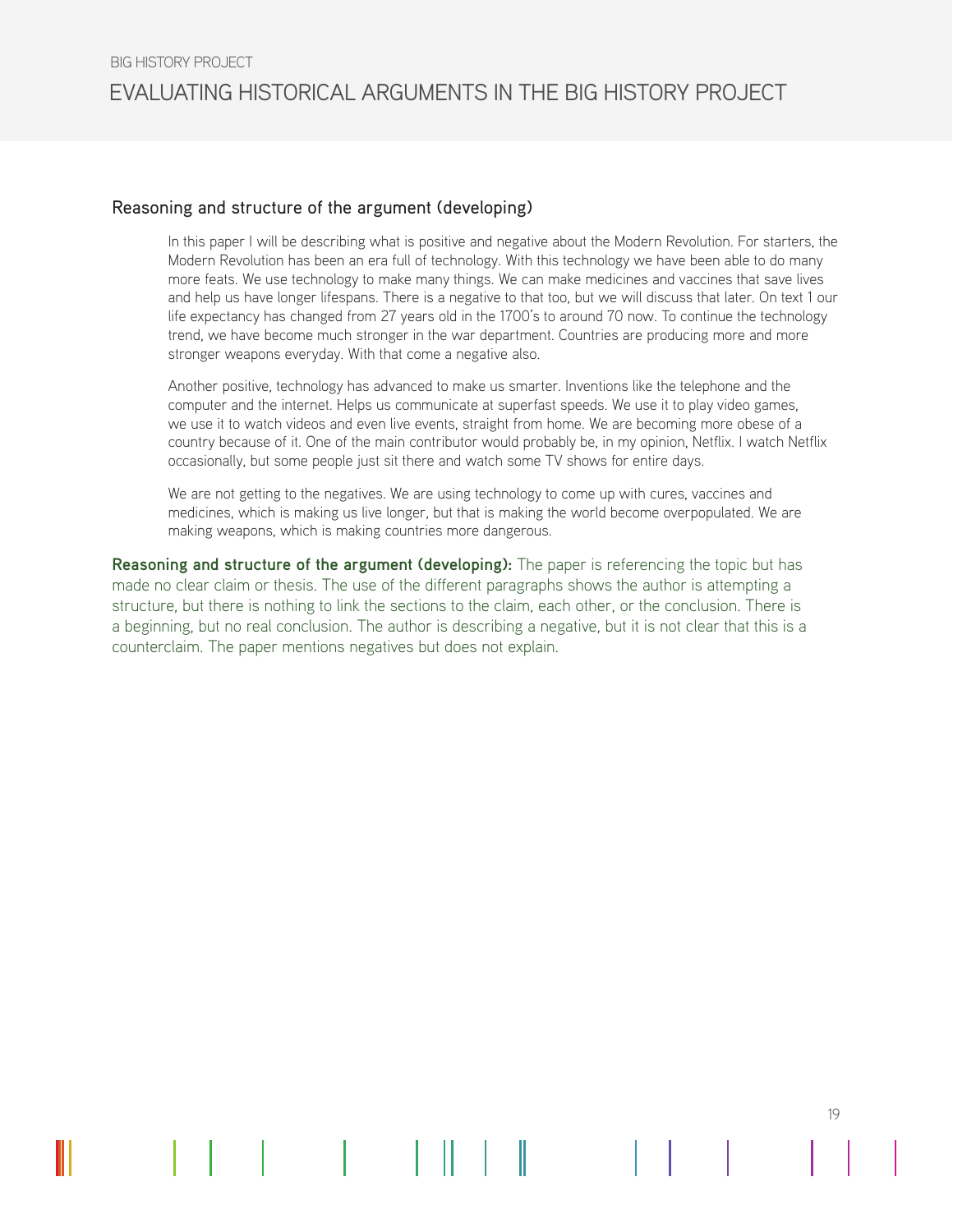#### Use of evidence or support for the claims (developing)

- A. That number has almost tripled over 300 years. Technology they had before now had no cures to disease. Back then women would have an average of 6 babies just so there would be a chance that some will survive. Although now that we have the correct technology in order for them to survive there is no need to have that much children.
- B. Another positive, technology has advanced to make us smarter. Inventions like the telephone and the computer and the internet. Helps us communicate at superfast speeds. We use technology for our entertainment all the time now. We use it to play video games, we use it to watch videos and even live events, straight from home. We are becoming more obese of a country because of it. One of the main contributor would probably be, in my opinion, Netflix. I watch Netflix occasionally, but some people just sit there and watch some TV shows for entire days.

**Use of evidence or support for the claims (developing):** There are no references to texts and only modest use of facts from one or two texts. The authors make errors of fact and vaguely pull information from texts without situating it (for example, "back then").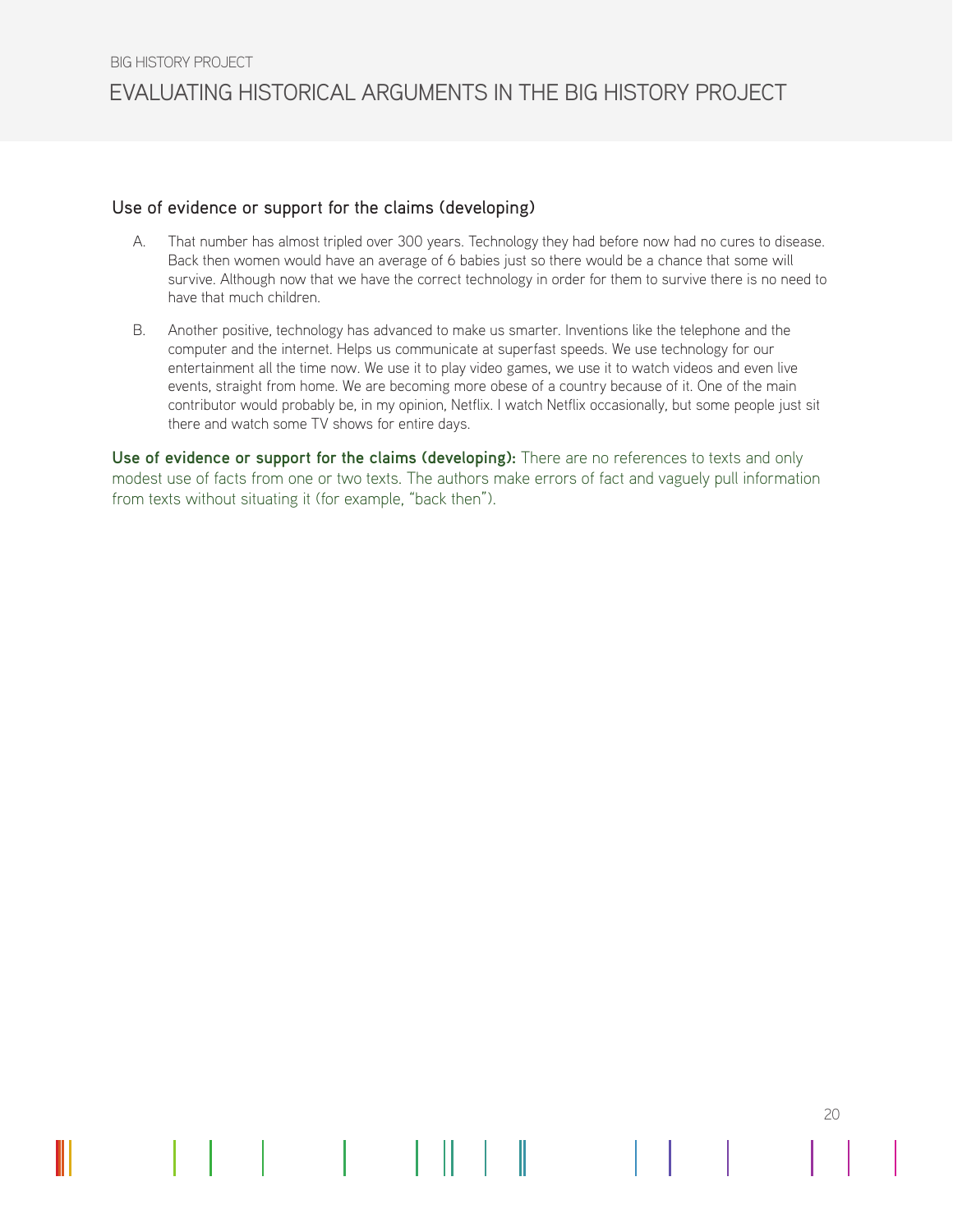#### Application of relevant concepts (developing)

The Modern Revolution has been a positive force because it helped us to grow our population and create vaccines. One reason the Modern Revolution was a positive force was because of population growth. Life Expectancy in the 1700 CE in the world was 27 year old. It increased 74 year old in 2050 CE. Inventions like the X-ray helps us to see if we had a broken bones , and the Electric telegraph helped us to communicate with other people around the world. It was all because of a Threshold of Increasing Complexity and also because of Collective Learning. They helped us to write things down. It made things better. When vaccines were made to kill disease the population increased.

21

**Application of relevant concepts (developing):** Paper mentions two BHP course level concepts. However, the author does not explain what the concepts are, and applies them incorrectly.

 $\mathbf{I}$ 

I

Ш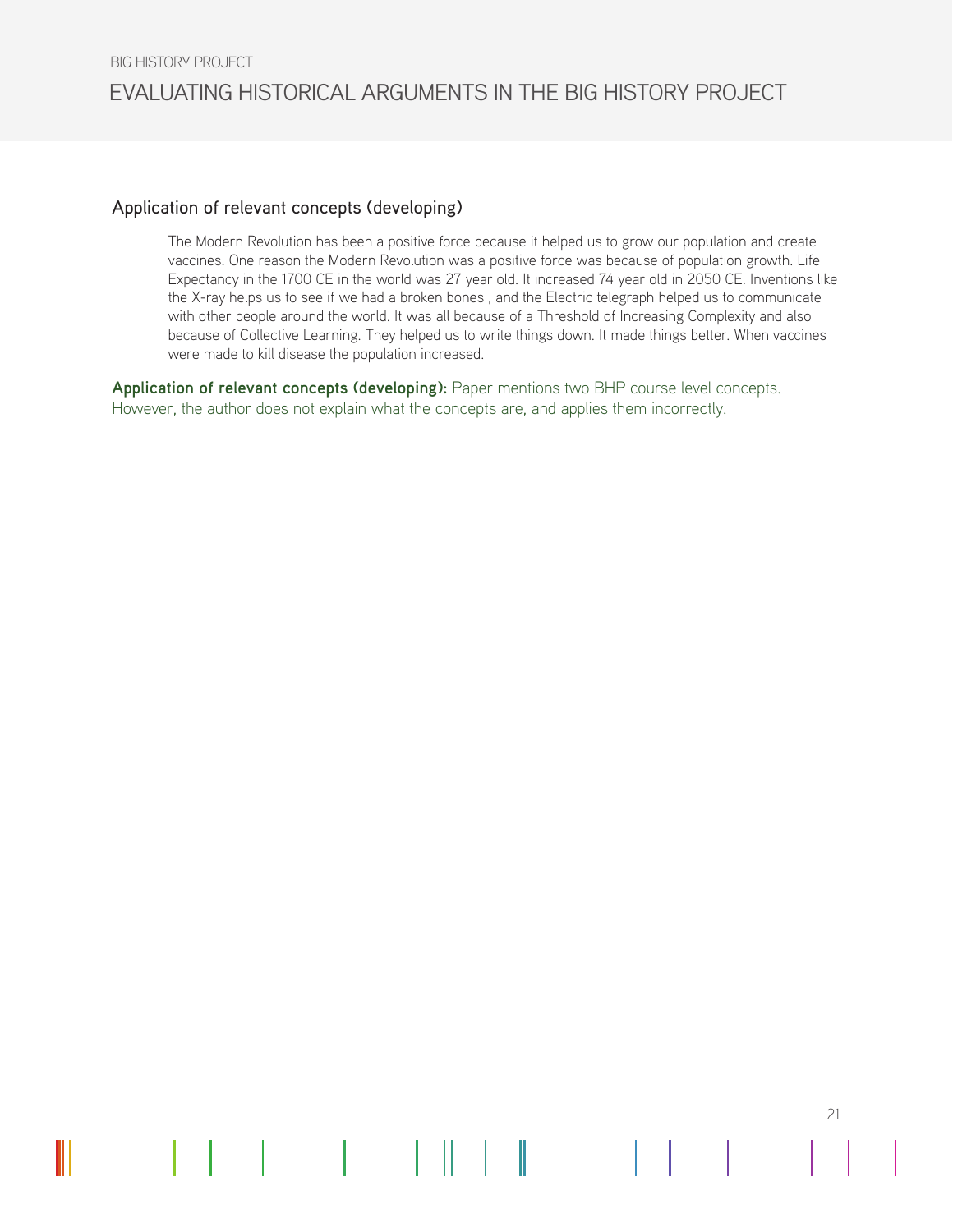#### Use of appropriate mechanics (developing)

As you can see The Populton has been growing a lot in the future.awsome. 2000 there are estimating that around 9.46 billion people in the worldwe need more food and more food means more land on earth. populton of people in the cities has grown a lot too hasn't decreased in the last 90 years it just kept growing to crowd for fun More people in the cities more pollution in the cities too.

22

**Use of appropriate mechanics (developing):** Writing has spelling, grammatical, and punctuation errors that hinder comprehension in a few places. There are frequent errors in sentence or paragraph structure (for example, incomplete and run-on sentences and paragraphs). The paper needs substantive editing.

 $\mathbb{R}^{\mathbb{Z}}$ 

 $\mathbb I$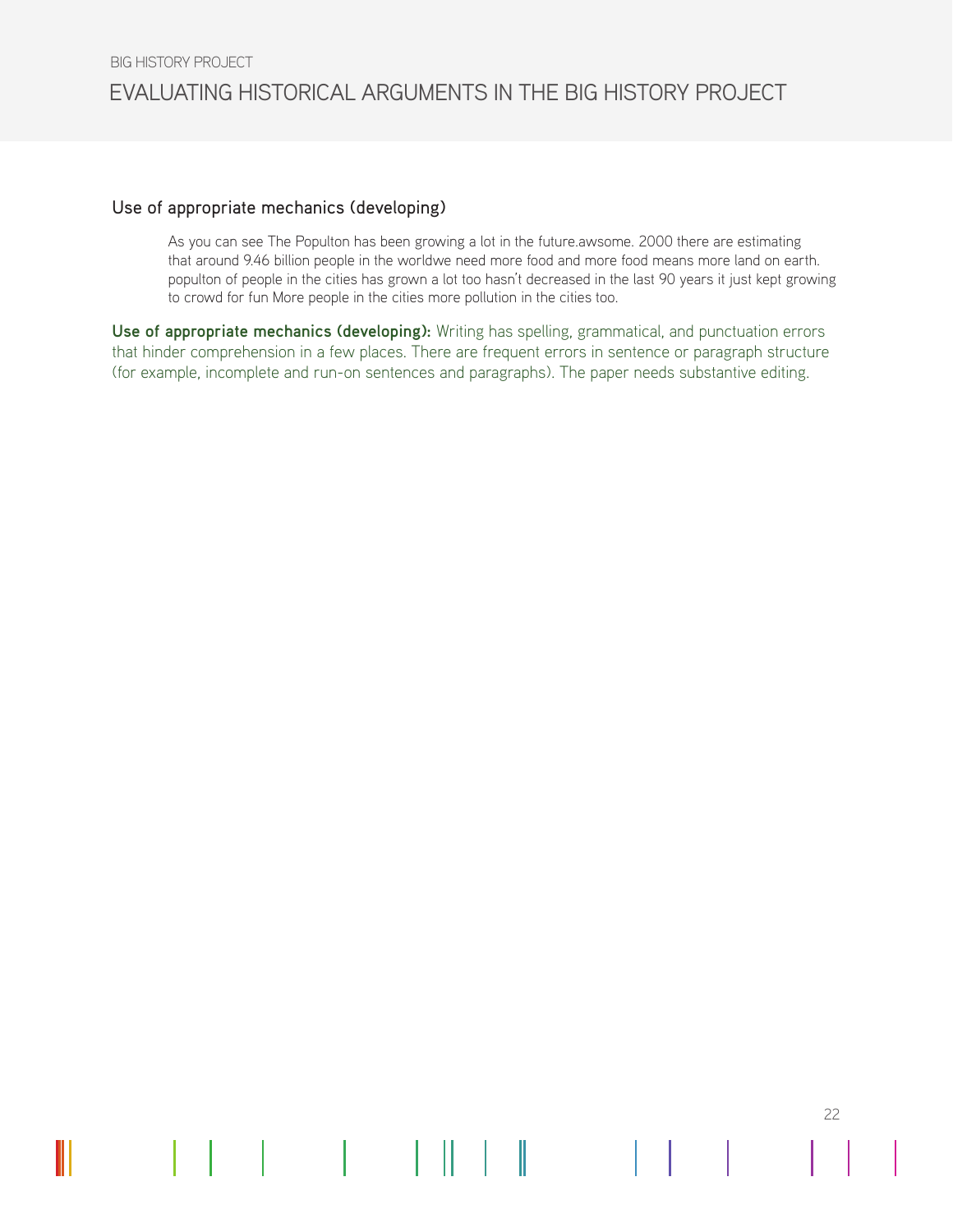EVALUATING HISTORICAL ARGUMENTS IN THE BIG HISTORY PROJECT EVALUATING HISTORICAL ARGUMENTS IN THE BIG HISTORY PROJECT BIG HISTORY PROJECT BIG HISTORY PROJECT

# Investigations Investigations

| Criteria A               | Exceptional                                                                                                            | Skillec                                                                                       | Proficient                                                                           | Developing                                                                   | Inadequate                                                  |
|--------------------------|------------------------------------------------------------------------------------------------------------------------|-----------------------------------------------------------------------------------------------|--------------------------------------------------------------------------------------|------------------------------------------------------------------------------|-------------------------------------------------------------|
|                          | Claim/thesis: Makes a clear, well-<br>articulated, and compelling claim/<br>thesis.                                    | Claim/thesis: Makes an<br>appropriate claim/thesis.                                           | appropriate claim/thesis.<br>Claim/thesis: Makes an                                  | topic, but make no clear claim or<br>Claim/thesis: References the<br>thesis. | Structure: Absence of structure<br>Claim/thesis: Off topic. |
|                          | Stakes out a position and                                                                                              | Stakes out a position related to<br>the essay question.                                       | Stakes out a position related to<br>the essay question.                              | Structure: Essay attempts a                                                  | or very limited attempt to organize<br>essay.               |
|                          | directly addresses the essay<br>question.                                                                              | • Introduced early on in essay to<br>structure argument.                                      | May not be introduced until<br>the end of the essay, or is<br>$\bullet$              | sections to the claim, each other,<br>structure but fails to link the        | • Essay brief and does not fully<br>address question.       |
|                          | Introduced early on in essay to<br>structure argument.                                                                 | establishes an identifiable<br>position, though it might reflect<br>Clainm                    | broken out over two or more<br>paragraphs.                                           | · Has a weak beginning, middle,<br>or the conclusion.                        | Counterclaim: Does not mention                              |
|                          | Claim reflects appropriate<br>$\bullet$                                                                                | dualistic or binary thinking.                                                                 | Claim establishes a position,                                                        | and end.                                                                     | a counterclaim at all.                                      |
|                          | nuance; cautious about dualistic<br>or binary thinking.                                                                | Structure: Structured to support<br>the claim with a coherent line of                         | though it might reflect dualistic<br>or binary thinking.                             | Counterclaim: Does not mention<br>• Essay lacks transitions.                 |                                                             |
|                          | Structure: Structured carefully                                                                                        | reasoning to conclusion.                                                                      | Structure: Essay has a structure,                                                    | a counterclaim at all.                                                       |                                                             |
| Constructing an argument | and coherent line of reasoning to<br>to support the claim with a clear<br>conclusion.                                  | · Logical and clear organization<br>middle, and end, with a clear<br>with a strong beginning, | support the claim or connect to the<br>but its sections do not always<br>conclusion. |                                                                              |                                                             |
|                          | Well-executed progression of                                                                                           | conclusion.                                                                                   | · Has a beginning, middle, and                                                       |                                                                              |                                                             |
|                          | ideas as each paragraph or<br>point builds upon the last.                                                              | Conclusion supports essay's                                                                   | end, with a conclusion.                                                              |                                                                              |                                                             |
|                          |                                                                                                                        | $\overline{c}$<br>ideas, though lacks reference                                               | Conclusion makes brief or                                                            |                                                                              |                                                             |
|                          | Logical and clear organization<br>$\bullet$                                                                            | significance or implications.                                                                 | incomplete reference to the                                                          |                                                                              |                                                             |
|                          | middle, and end, with a clear<br>with a strong beginning,<br>conclusion.                                               | Essay uses some transitions to<br>ict its parts.<br>conne                                     | Essay lacks clear transitions.<br>claim/thesis.                                      |                                                                              |                                                             |
|                          | ideas and includes statement of<br>Conclusion supports essay's<br>significance or implications.                        | Counterclaim: Recognizes and<br>to refute an opposing<br>attempts<br>claim.                   | Counterclaim: Might mention<br>a counterclaim or ignore it<br>completely.            |                                                                              |                                                             |
|                          | content with evident transitions,<br>connecting parts to construct a<br>Sophisticated arrangement of<br>coherent essay |                                                                                               |                                                                                      |                                                                              |                                                             |
|                          | effectively recognizes and refutes<br>Counterclaim: Fairly and<br>opposing claims.                                     |                                                                                               |                                                                                      |                                                                              |                                                             |

23

 $\equiv$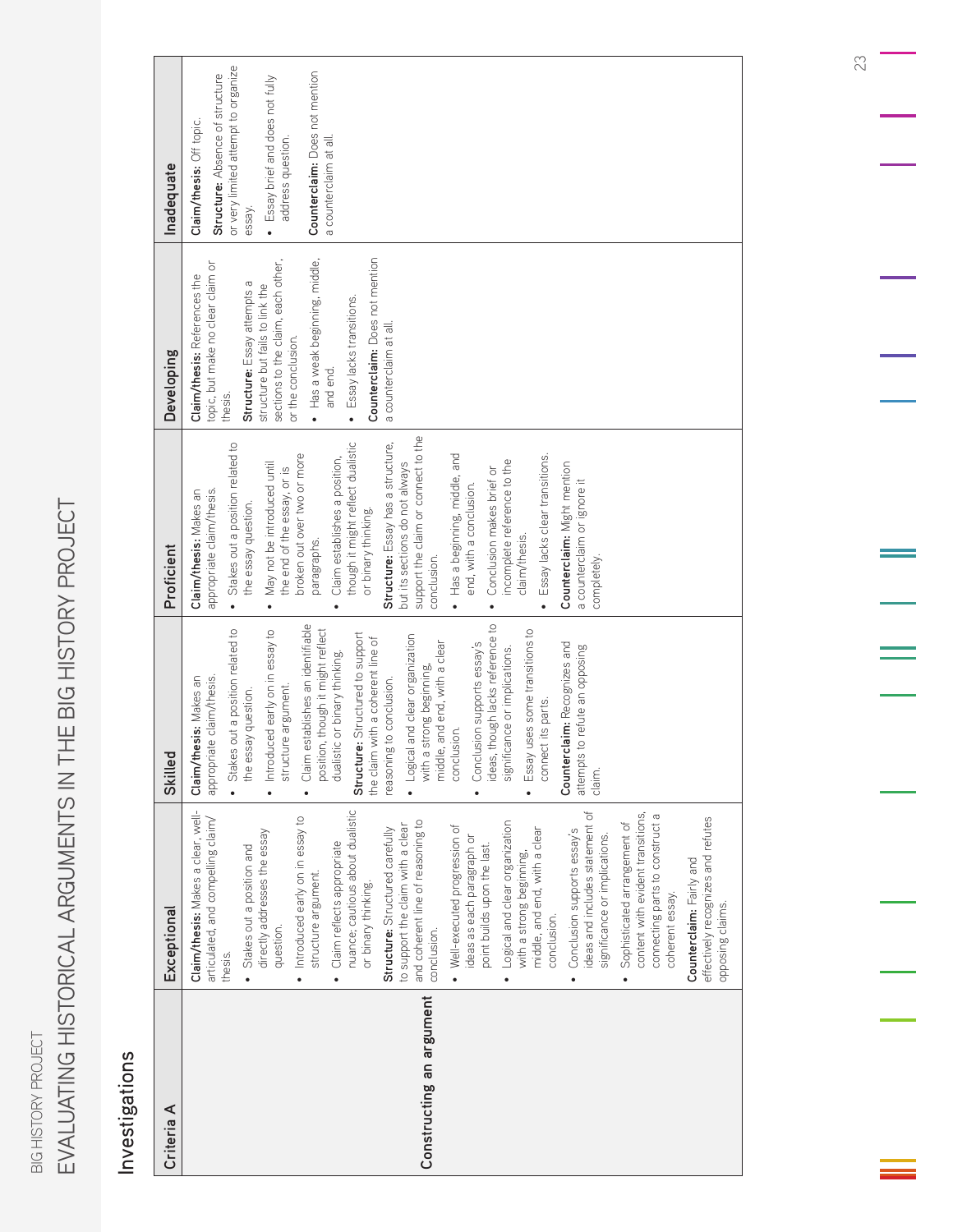EVALUATING HISTORICAL ARGUMENTS IN THE BIG HISTORY PROJECT EVALUATING HISTORICAL ARGUMENTS IN THE BIG HISTORY PROJECT BIG HISTORY PROJECT BIG HISTORY PROJECT

24

 $\equiv$